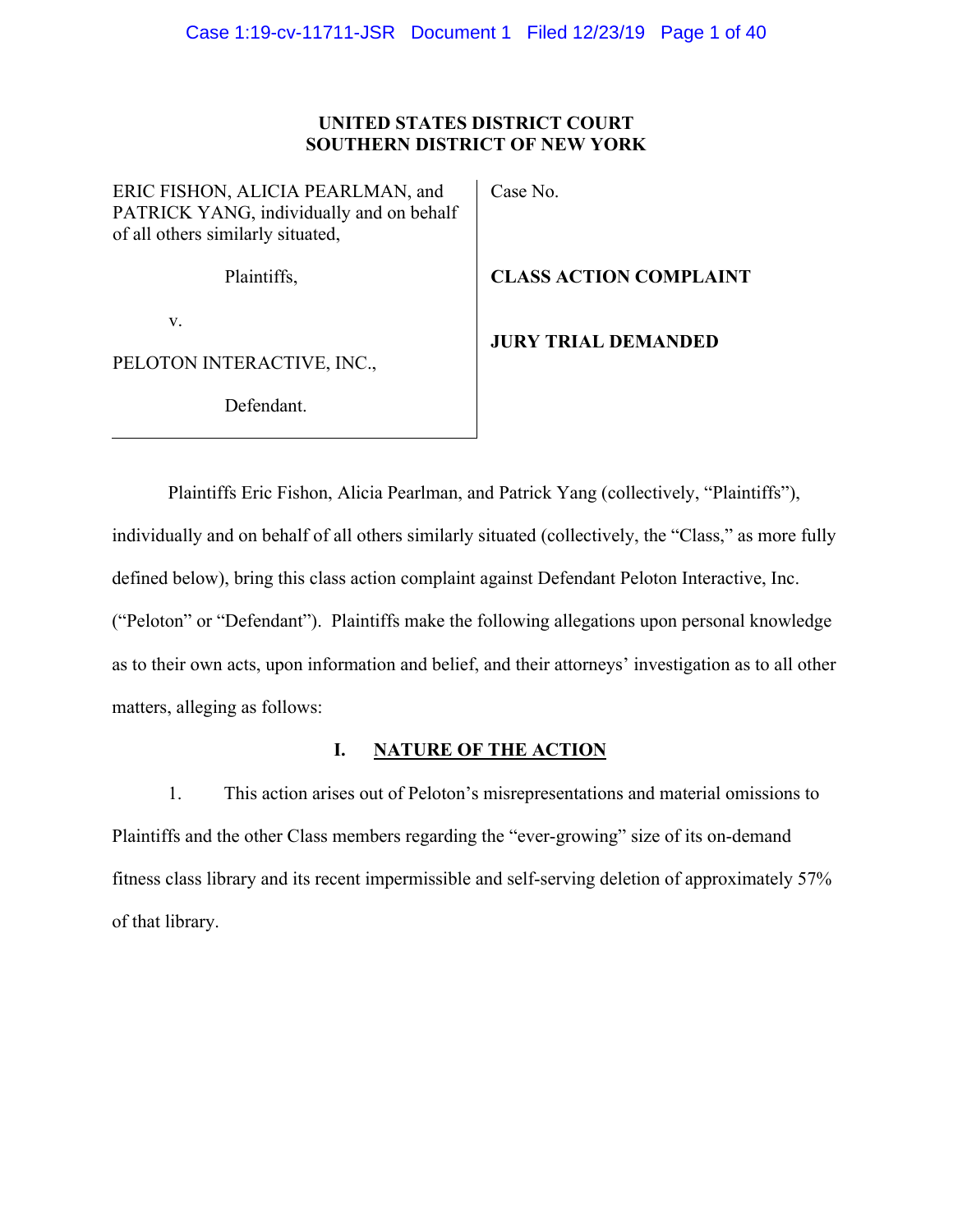### Case 1:19-cv-11711-JSR Document 1 Filed 12/23/19 Page 2 of 40

2. Peloton is an exercise equipment and media company that was founded in 2012. Peloton claims that it "is reinventing fitness with live  $\&$  on-demand boutique studio classes you can take anytime with the Peloton Bike, Peloton Tread & Peloton digital."<sup>1</sup>

 $\overline{3}$ . Peloton's main products are its luxury stationary bicycle ("Peloton Bike") and luxury treadmill ("Peloton Tread") (collectively, "hardware") that, through their built-in interactive touch screens, allow users to watch live and pre-recorded (or "on-demand") fitness classes through a monthly subscription service, aiming to provide the experience of a live fitness class from the comfort of users' homes. In addition, Peloton sells a subscription-only app known as Peloton Digital, which allows users without the Peloton hardware to access the live streaming and on-demand fitness library.

 $4.$ Peloton's business initially started with its Peloton Bike, which offers live streaming and on-demand "spinning" classes from the comfort of consumers' homes. "Spinning" classes are popular indoor cycling instruction classes, initially popularized in the mid-1990s, that consist of professional coaches providing real-time instruction, guidance, and encouragement to riders, over a soundtrack of popular and other songs. Peloton has recently expanded this concept of interactive instructional fitness classes, over sound tracks of popular music, to Peloton Tread and other weightlifting, strength training, outdoor running, yoga, meditation, stretching, and cardio-fitness classes.

5. While other fitness companies market and sell similar fitness hardware, in-studio workout classes, and instructional home workout media, Peloton differentiates itself by marketing access to an "ever-growing" digital library of fitness classes led by professional

 $1$  See https://twitter.com/onepeloton (last accessed Dec. 6, 2019).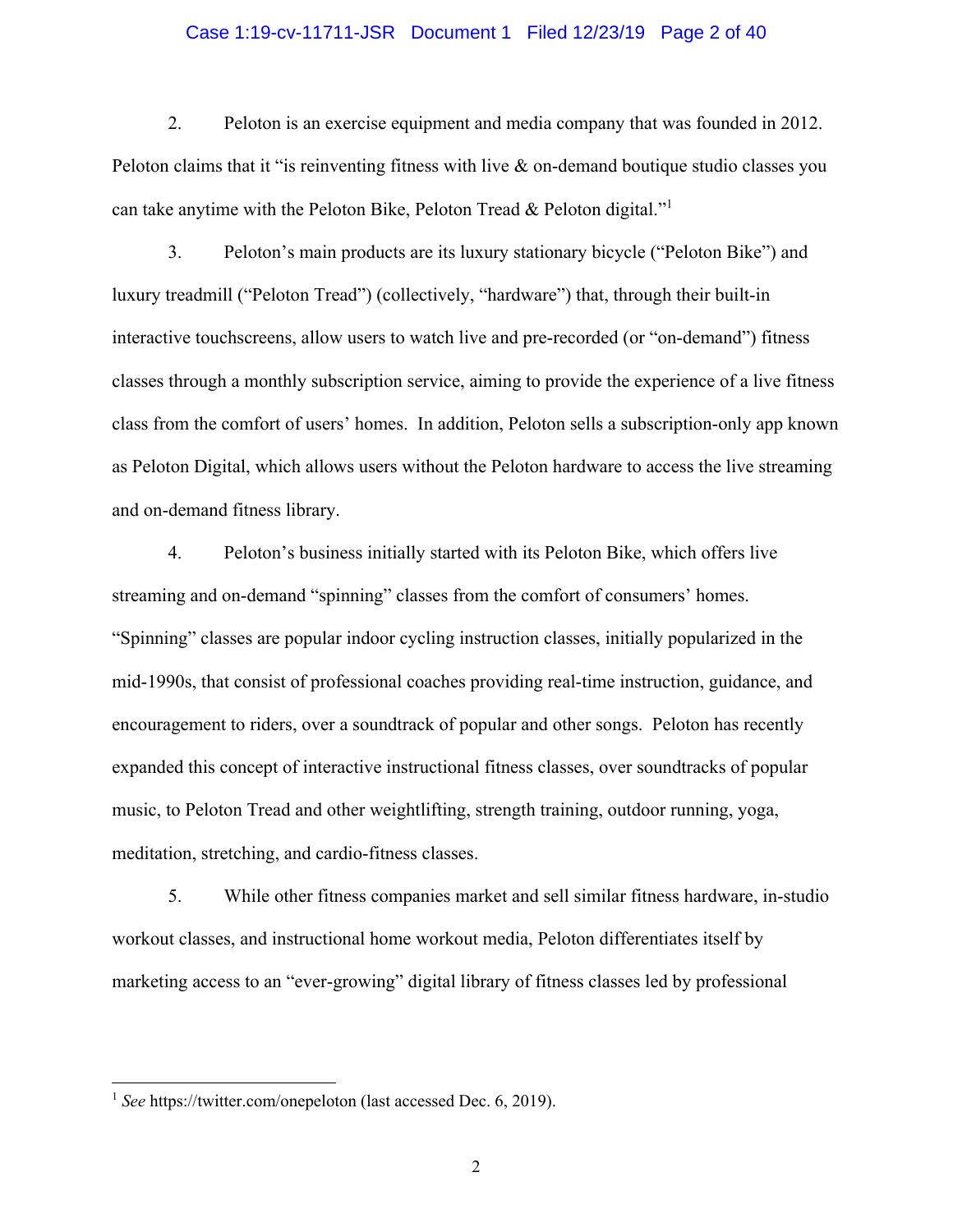### Case 1:19-cv-11711-JSR Document 1 Filed 12/23/19 Page 3 of 40

instructors, available on-demand 24 hours per day, 7 days per week, from the comfort of one's home for a flat monthly subscription fee.

Peloton's "ever-growing" on-demand library is central to its marketing because it 6. needs to ensure that customers spending thousands of dollars on the Peloton hardware and accompanying workout classes will not run out of new classes over time and will also be able to take and retake older classes. The size of the on-demand digital library has always been, and continues to be, central to Peloton's marketing<sup>2</sup> because "the hardware is only as good as the app and subscription that comes with it."<sup>3</sup>

7. The importance of Peloton's "ever-growing" on-demand library to its business model is demonstrated by the company's pre-IPO filing, classifying Peloton as a "technology," "media," and "software" company.<sup>4</sup> John Foley, its CEO and co-founder, has described Peloton as a "media company akin to Netflix" with "10,000 classes on-demand" (emphasis added).<sup>5</sup> The company also recently invested \$45 million to build the "best digital television streaming studio in the world."<sup>6</sup>

Peloton markets and sells its subscription-based, on-demand fitness library for a 8. monthly price of \$39 to purchasers of the Peloton Bike and Peloton Tread ("Peloton" Membership"), which, in addition to the live and on-demand classes, provides, among other features, advanced metrics and a live interactive leaderboard that allows users to compete against

 $2$  See https:///onepeloton.com/bike/classes (last accessed Dec. 6, 2019).

<sup>&</sup>lt;sup>3</sup> See https://www.forbes.com/sites/bizcarson/2019/09/26/peloton-ceo-john-foley-faces-the-skepticsagain-this-time-buyers-in-its-8-billion-ipo/#3b8f0f6f4349 (last accessed Dec. 6, 2019).

<sup>&</sup>lt;sup>4</sup> See https://fortune.com/2019/09/25/peloton-ipo-filing-media-company/

<sup>&</sup>lt;sup>5</sup> See https://www.bizjournals.com/newyork/news/2018/08/03/peloton-ceo-were-becoming-a-mediacompany.html (last accessed Dec. 6, 2019).

 $^6$  Id.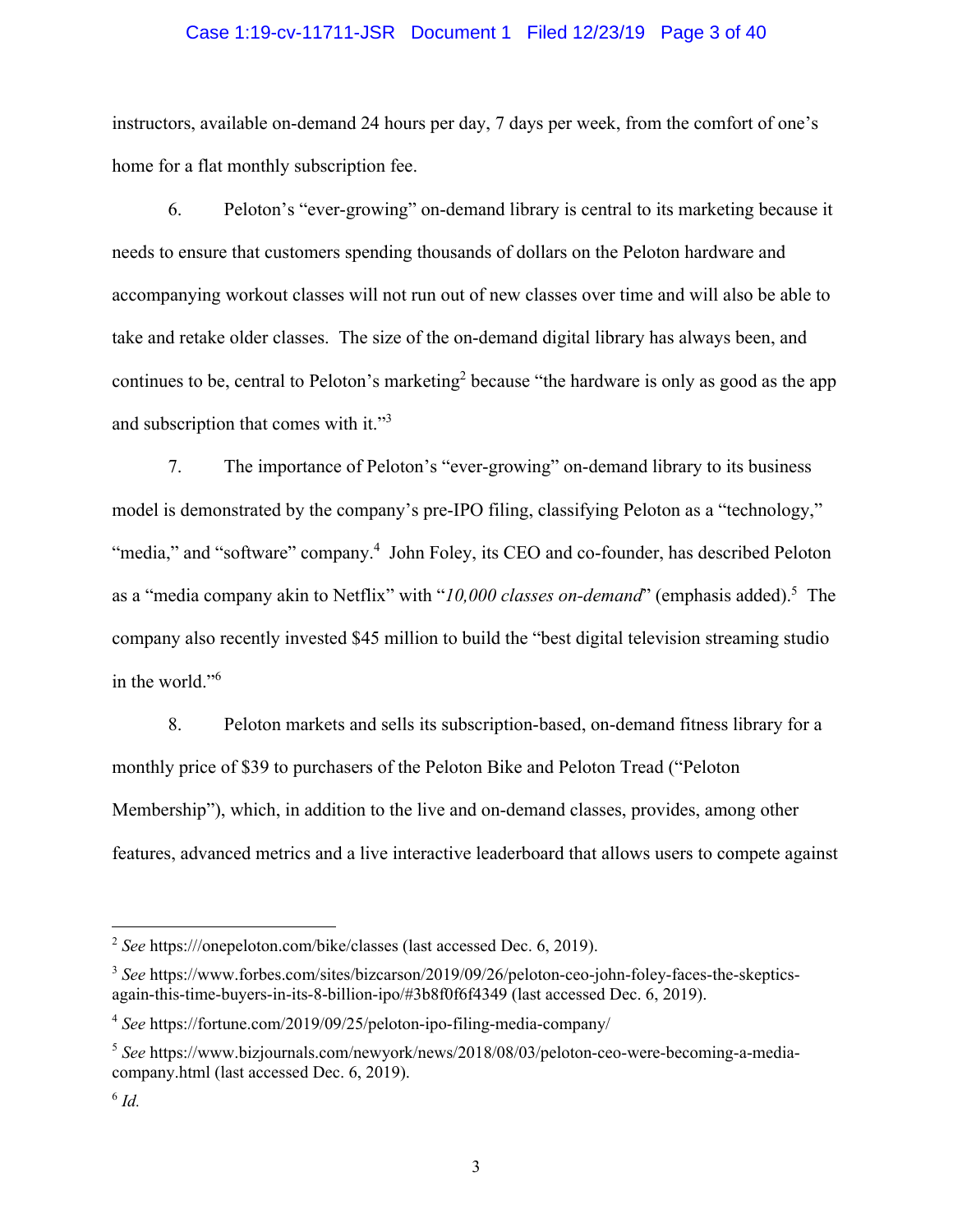#### Case 1:19-cv-11711-JSR Document 1 Filed 12/23/19 Page 4 of 40

each other. Subscribers to the Peloton app ("Peloton Digital") pay a monthly price of \$19.49 for access to Peloton's live streaming and on-demand library (together, the "Subscription Service").<sup>7</sup> The Subscription Service's content is coextensive across all platforms and includes the same live and on-demand bike, treadmill, free weight, yoga, and other fitness classes.

9. Peloton's website touted its "thousands of boutique classes," and "ever-growing library of live and on-demand studio classes."<sup>8</sup> Its website likewise represented that its Subscription Service grants "unlimited access to a growing library of live streaming and ondemand classes, scenic rides, real-time performance tracking, and unlimited accounts for family and friends. No classes offered by Peloton are off limits."<sup>9</sup>

 $10.$ Music has been central to the Peloton class experience from the beginning. Every on-demand and studio class includes a themed playlist curated by the instructor to match the tempo and intensity of the class. Peloton recognizes that "[m] usic is an important element of the overall content that [it] make[s] available to [its] Members,"<sup>10</sup> and, in May 2017, Peloton introduced a new feature allowing members to find on-demand classes based on the type of music featured therein.<sup>11</sup>

 $\frac{7}{2}$  See https://www.onepeloton.com/membership

 $8$  https://www.onepeloton.com/digital (as of Apr. 25, 2019); see also https://www.onepeloton.com/bike/classes

<sup>(&</sup>quot;Thousands of On-Demand Rides. Take a class anytime, with our daily-updated, extensive on-demand library"); id. ("Thousands of rides on-demand. Rider anytime with thousands of classes to choose from on-demand.").

<sup>&</sup>lt;sup>9</sup> See https://support.onepeloton.com/hc/en-us/articles/201039338-Rides-included-with-the-Pelotonsubscription.

 $10$  SEC Form S-1 Registration Statement at 18, available at https://www.sec.gov/Archives/edgar/data/1639825/000119312519230923/d738839ds1.htm

 $11$  See Find Your Favorite Genres with Our Brand-New Music Filtering Feature, Cadence (May 26, 2017), https://cadence.pelotoncycle.com/find-favorite-genres-brand-new-music-filtering-feature/1907/.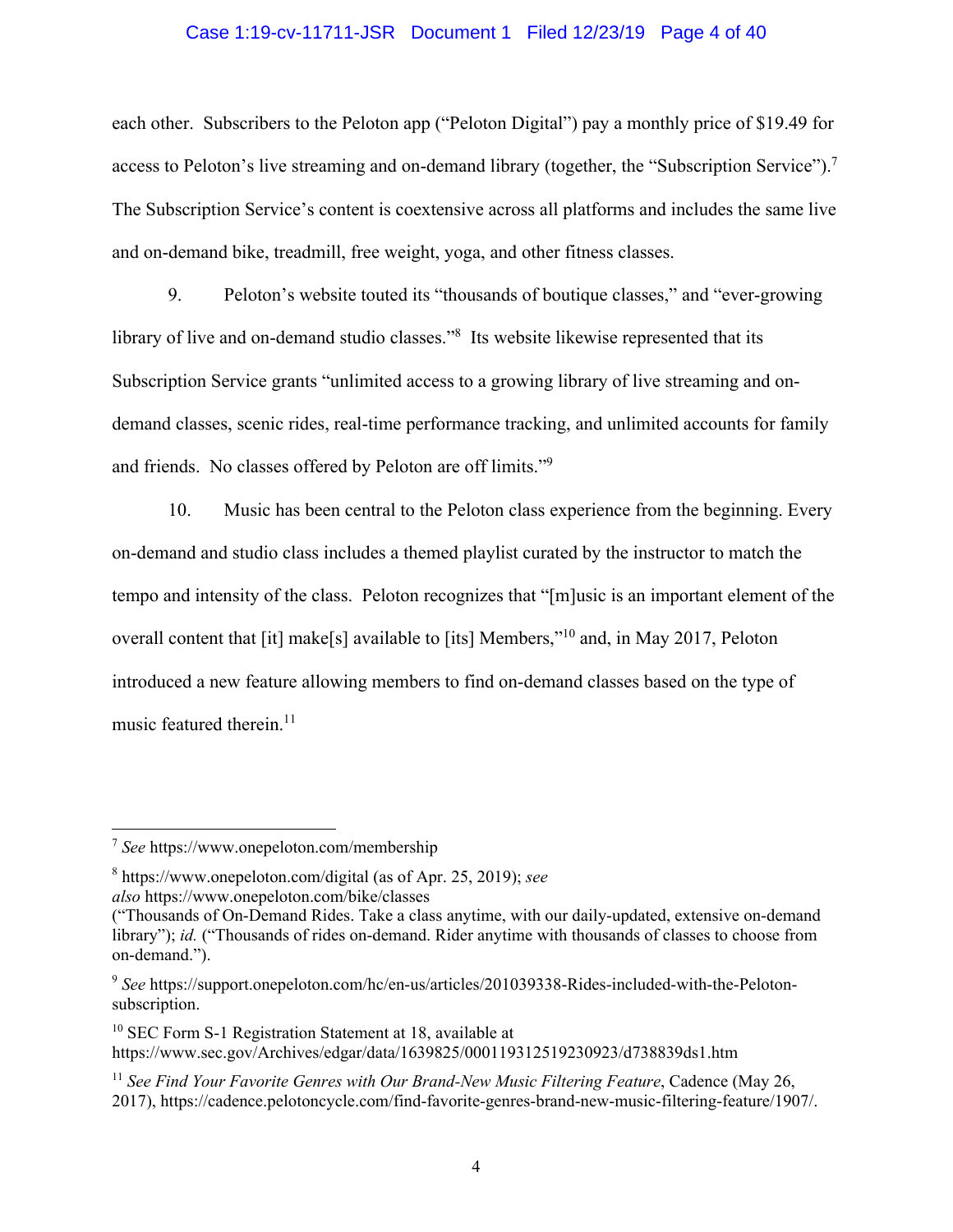### Case 1:19-cv-11711-JSR Document 1 Filed 12/23/19 Page 5 of 40

 $11.$ Peloton is a sophisticated software company that provides content protected by various intellectual property laws. Peloton fully understands what the copyright laws require, having entered into sync licenses with certain other copyright holders, while at the same time using other musical works for free and without permission.<sup>12</sup> Peloton knew that it was, in part, building its on-demand library with copyrighted material for which it did not have the proper licenses. Peloton thus knew or should have known that because it lacked the appropriate licenses for the music accompanying the classes in its on-demand digital library, its library cannot legitimately be "ever-growing" and was actually knowingly built, in material part, on an illegal foundation.

12. In April 2018, Peloton received a cease-and-desist letter regarding its alleged copyright infringement of many songs appearing in classes in its on-demand class library.<sup>13</sup> Notwithstanding being placed on notice of its alleged copyright infringement, Peloton continued to promise an "ever-growing" library to consumers and to heavily market that fact to its customers and prospective customers as a key Peloton selling point.

13. In March 2019, several members of the National Music Publishers Association ("NMPA") collectively filed a lawsuit against Peloton seeking more than \$150 million in damages, alleging that Peloton has been using their musical works for years in its workout videos without proper licensing, resulting in lost income for songwriters. The lawsuit further alleges that "Peloton's infringement was and continues to be knowing and reckless" and that "Peloton" fully understood what the copyright law required, having entered into sync licenses with certain

<sup>&</sup>lt;sup>12</sup> See Downtown Music Publishing LLC, et al. v. Peloton Interactive, Inc., No. 1:19-cv-02426-DLC, ECF No. 90, ¶ 1 (S.D.N.Y. Sept. 27, 2019).

<sup>&</sup>lt;sup>13</sup> Peloton's classes consist of coaches providing real-time instruction, guidance, and encouragement to riders, over a soundtrack of popular and other songs.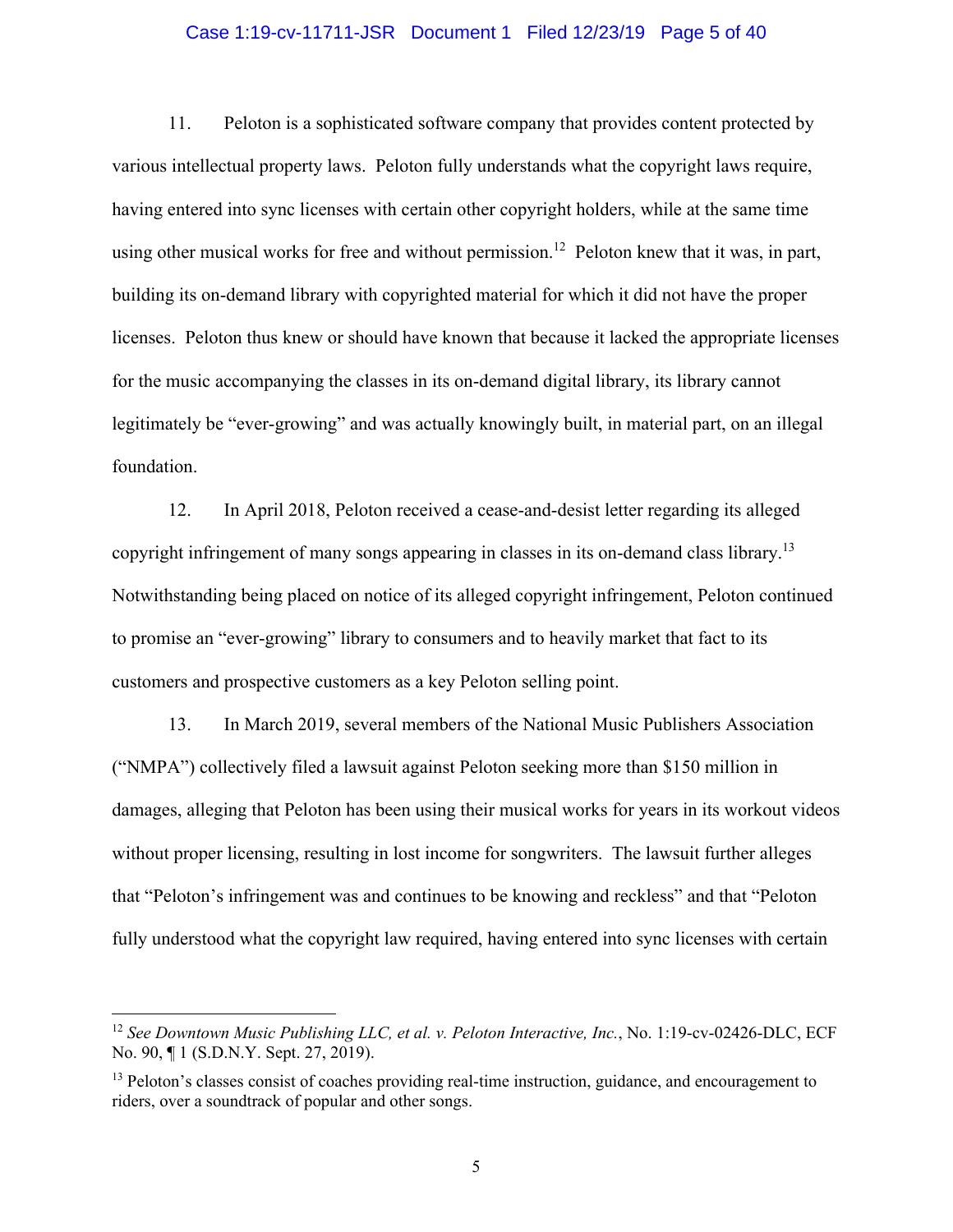### Case 1:19-cv-11711-JSR Document 1 Filed 12/23/19 Page 6 of 40

other copyright holders, while trampling the rights of Plaintiffs by using their musical works for free and without permission."<sup>14</sup>

Although Peloton denies that it is violating copyright laws and asserts 14. counterclaims against the NMPA for antitrust violations and tortious interference with prospective business relations, on March 25, 2019, in the face of the NMPA's copyright infringement lawsuit, Peloton—for its own economic advantage and to the financial detriment of its customers—abruptly removed every class from its on-demand library that contained one or more of the allegedly copyright infringing songs. In total, this resulted in the removal of more than half of the classes from its on-demand library.<sup>15</sup>

15. Prior to March 25, 2019, Peloton's Subscription Service had 10,017 on-demand classes available to its users. Following Peloton's self-serving decimation of its on-demand library, less than half of the classes remained available to users.<sup>16</sup> Peloton's abrupt removal of the infringing sound tracks led to the removal of an estimated 5,739 classes, approximately 57% of its on-demand digital library, thereby greatly reducing the on-demand options upon which Peloton bases so much of its marketing and uses as a differentiating factor to garner more customers. $17$ 

<sup>&</sup>lt;sup>14</sup> See Downtown Music Publishing LLC, et al. v. Peloton Interactive, Inc., No. 1:19-cv-02426-DLC, ECF No. 76, ¶ 1 (S.D.N.Y. Sept. 27, 2019).

<sup>&</sup>lt;sup>15</sup> See Downtown Music Publishing LLC, et al. v. Peloton Interactive, Inc., No. 1:19-cv-02426-DLC, ECF No. 31, Counterclaims ¶ 59 (S.D.N.Y. Apr. 30, 2019); see also id., Counterclaims ¶ 10, 42, 46, 52, 57.

<sup>&</sup>lt;sup>16</sup> See https://imgur.com/XxdUOJn; see also

https://docs.google.com/spreadsheets/d/1LAE9kDqxkj4CkZ7TzS7ce6g5cxkMUOMdDssxKWpS0ak/edit ?usp=sharing.

 $17$  See Mary Hanbury, Peloton took down workout classes featuring songs at the center of a \$150 million lawsuit, and some users are furious, Business Insider (Mar. 27, 2019, 10:30 a.m.), https://www.businessinsider.com/pelotonremoves-classes-member-outcry-2019-3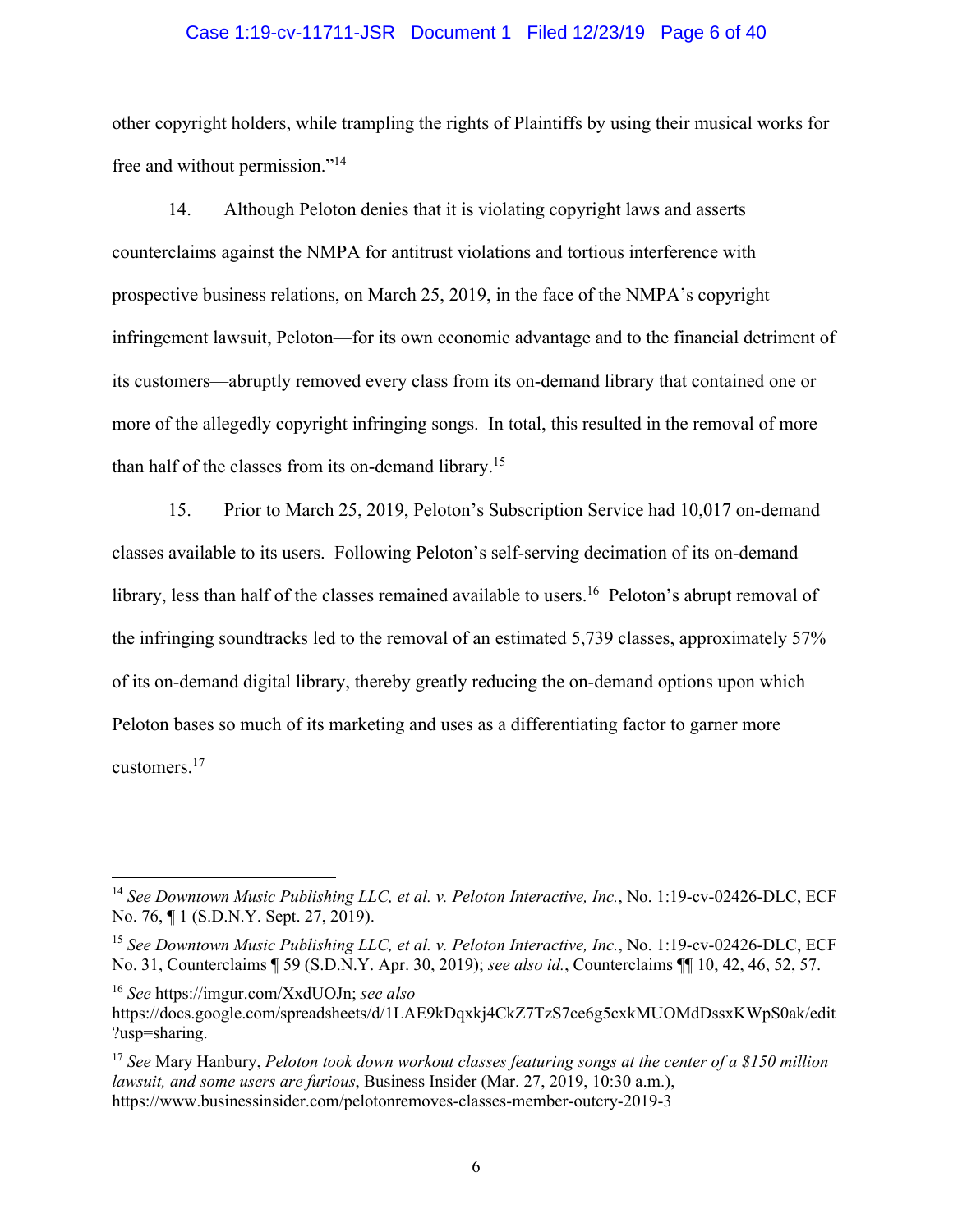# Case 1:19-cv-11711-JSR Document 1 Filed 12/23/19 Page 7 of 40

16. The copyright infringement lawsuit and subsequent purge of Peloton's on-demand library has also significantly decreased the quality and quantity of popular music available on Peloton's workout class playlists, which has materially diminished users' experience with the hardware and Subscription Service.<sup>18</sup> The infringing works include songs from popular artists such as Beyoncé, Michael Jackson, Madonna, Kanye West, Jay Z, Luke Bryan, and Justin Timberlake, to name a few.<sup>19</sup> In addition to losing more than 50% of their on-demand classes, users have lamented that the workouts in the new classes (those without the removed songs) don't "flow like they used to" and have struggled to "find a playlist with 50 percent decent songs" since Peloton's removal of the infringing works.<sup>20</sup>

17. Peloton's CEO falsely promised subscribers to its Subscription Service that the removal of "classes" would "not affect your experience with (or the cost of) [Peloton's] service, or access to the kind of music you're used to hearing behind [Peloton's] instructors in the thousands of classes in [Peloton's] library."<sup>21</sup> That representation, however, is demonstrably false and Peloton never disclosed to its subscribers, including Plaintiffs and the other Class members, that it would be removing over half of the classes from its on-demand library.

 $18$  See Natt Garun, Peloton owners are pissed about bad music after copyright lawsuit. The Verge (April 24, 2019, 1:47 p.m.), https://www.theverge.com/2019/4/24/18514036/peloton-music-copyright-fitnessstudios-gym-on-demand-media-strategy; see also Mary Hanbury, Peloton took down workout classes featuring songs at the center of a \$150 million lawsuit, and some users are furious, Business Insider US (March 27, 2019), https://www.businessinsider.sg/peloton-removes-classes-member-outcry-2019-3/.

<sup>&</sup>lt;sup>19</sup> See Exhibit A: Non-Exhaustive List of Works Infringed by Peloton, by Publisher (Ex. 3).

 $^{20}$  See Natt Garun, Peloton owners are pissed about bad music after copyright lawsuit. The Verge (April 24, 2019, 1:47 p.m.), https://www.theverge.com/2019/4/24/18514036/peloton-music-copyright-fitnessstudios-gym-on-demand-media-strategy.

 $^{21}$  See Mary Hanbury, Peloton took down workout classes featuring songs at the center of a \$150 million lawsuit, and some users are furious, Business Insider (Mar. 27, 2019, 10:30 a.m.), https://www.businessinsider.com/pelotonremoves-classes-member-outcry-2019-3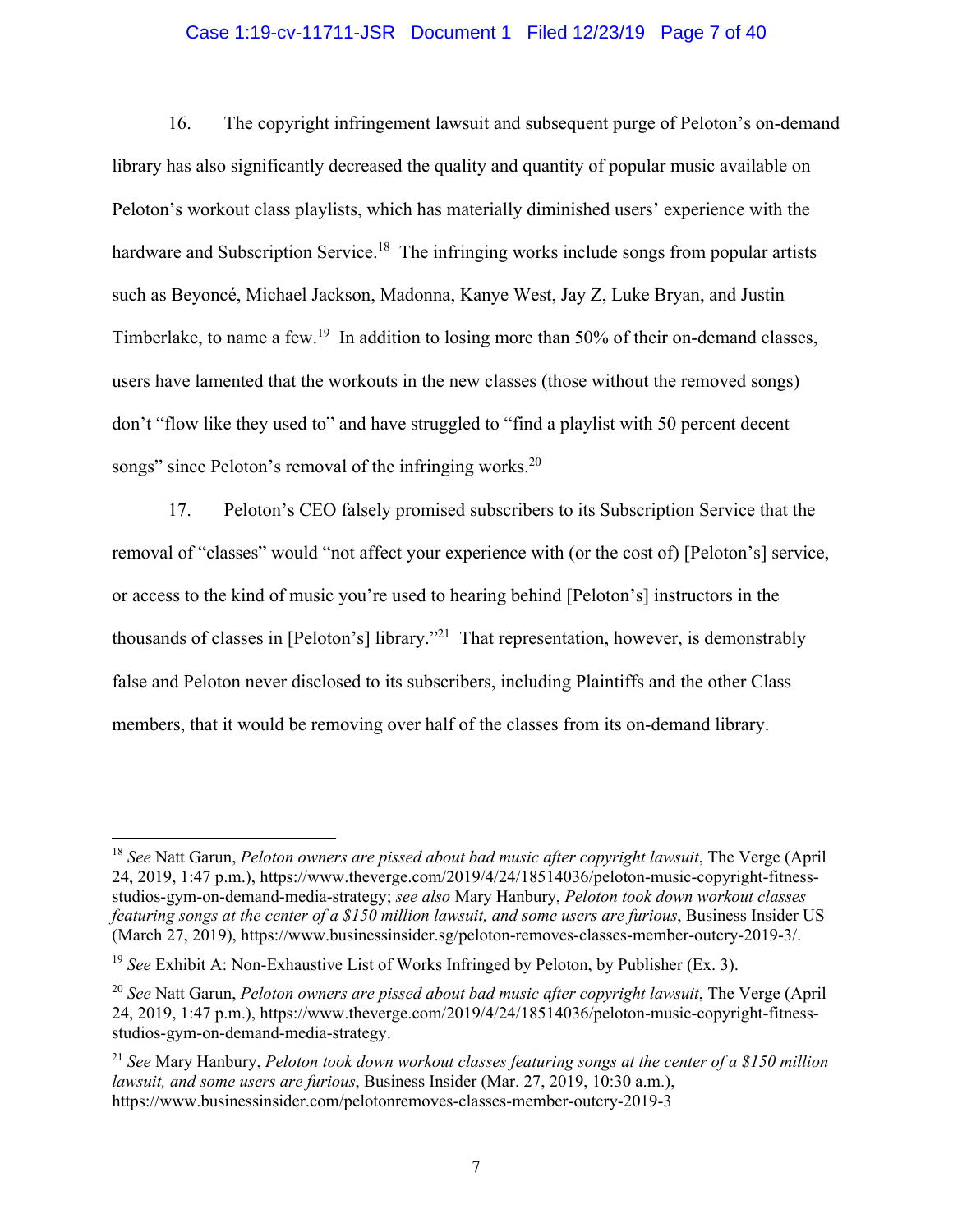### Case 1:19-cv-11711-JSR Document 1 Filed 12/23/19 Page 8 of 40

18. Recently, the NMPA amended its complaint against Peloton alleging that it "found another 1,324 songs that have been streamed by Peloton instructors during classes without approval," which will likely result in Peloton's removal of additional classes from its ondemand library.<sup>22</sup> The NMPA is now seeking over \$300 million in damages for Peloton's knowing, widespread copyright infringement. $^{23}$ 

19. Despite being put on actual notice as early as April 9, 2018 that it was using infringing songs to build its digital library, Peloton's website continues to market "an expansive, ever-growing library of live and on-demand studio classes taught by world-class instructors."<sup>24</sup> It also notifies consumers during the purchasing process that its "Bike packages" require a monthly Peloton Membership,<sup>25</sup> which includes "unlimited access to a growing library of live streaming and on-demand Peloton classes."26

20. As part of Plaintiffs' and the other Class members' Peloton subscriptions, they expected and were entitled to use a substantial, on-demand class library that would continue to grow, as Peloton repeatedly represented. Yet, when Peloton accepted (and continues to accept) Plaintiffs' and the other Class members' subscription payments, Peloton knew or should have known that Plaintiffs and the other Class members would not be able to use the full on-demand class library because the number of on-demand classes was materially decreasing due to Peloton's wrongful conduct.

 $^{22}$  See https://observer.com/2019/09/peloton-music-licensing-lawsuit-ipo/

<sup>&</sup>lt;sup>23</sup> If Peloton removes additional classes from its on-demand library due to the expanded scope of the infringement allegations, the class alleged herein will increase commensurately.

<sup>&</sup>lt;sup>24</sup> See https://www.onepeloton.ca/app (last accessed Dec. 6, 2019).

<sup>&</sup>lt;sup>25</sup> See https://www.onepeloton.com/shop/bike (last accessed Dec. 6, 2019).

<sup>&</sup>lt;sup>26</sup> See https://www.onepeloton.com/shop/bike/subscription (last accessed Dec. 6, 2019).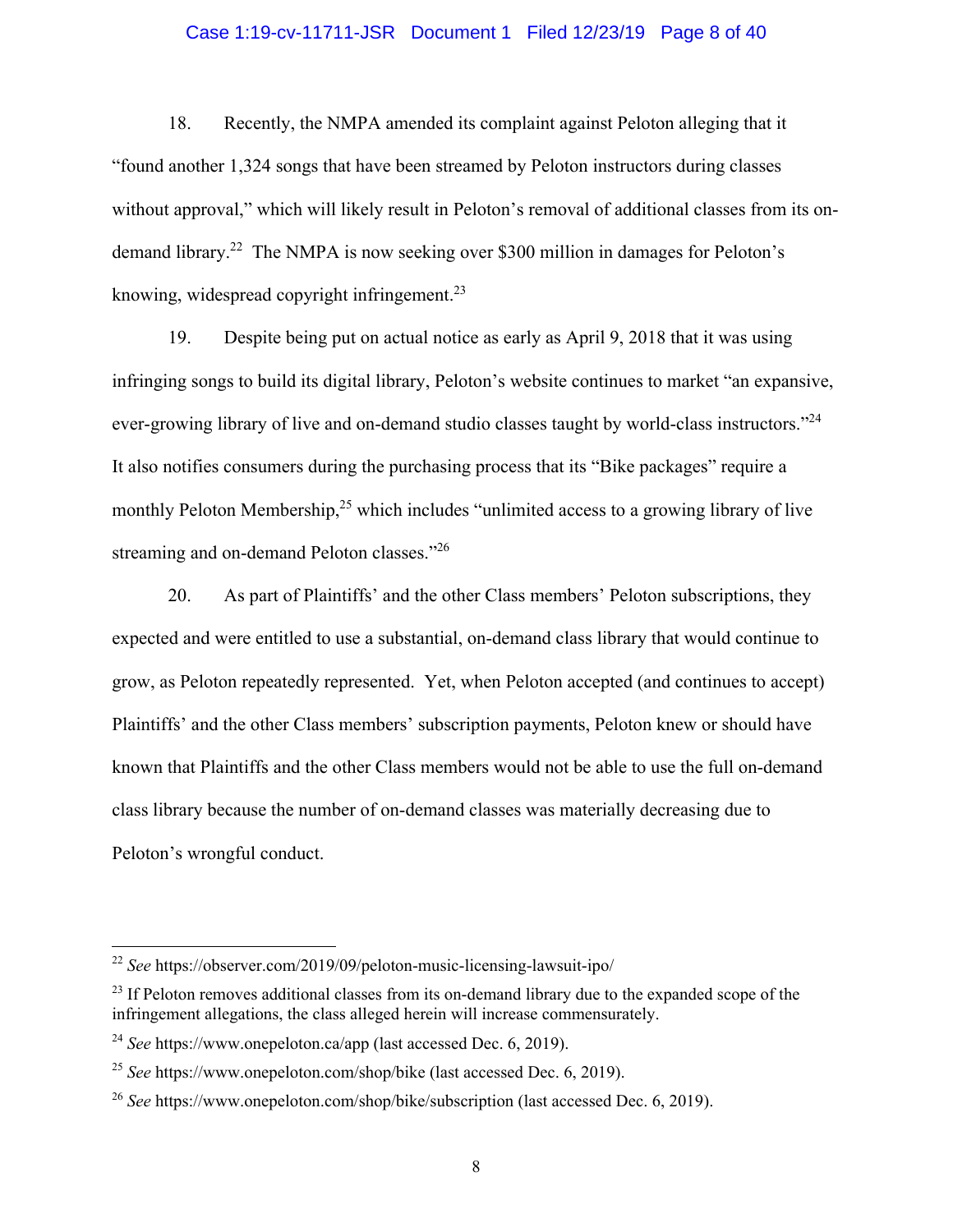### Case 1:19-cv-11711-JSR Document 1 Filed 12/23/19 Page 9 of 40

21. Nonetheless, Peloton misrepresented and/or omitted that information from Plaintiffs and the other Class members, continued to represent to existing and potential subscribers that its on-demand digital library would be "ever-growing," and continued to charge full price for its Subscription Service, despite knowing that its subscribers would necessarily not be receiving everything that Peloton represented they would receive.

22. In a November 19, 2018 press release—months after Peloton received the cease and desist letter from the NMPA—Peloton represented that "Peloton produces nearly 24 hours of live content per day from its Peloton Bike and Peloton Tread Studios in NYC, and has more than 10,000 live and on-demand instructor-led indoor cycling, running, bootcamp, yoga and stretching classes for its Peloton Bike, Peloton Tread and Peloton Digital platforms. To date, Peloton has nearly one million Members, comprising Peloton Bike and Peloton Tread owners, iOS app users and in-studio riders, and expects to add millions more in the coming years." (emphasis added). $27$ 

23. By misrepresenting that its on-demand digital library would be "ever-growing" and failing to disclose the imminent removal of over half of its on-demand library, Peloton defrauded Plaintiffs and the other Class members, deprived them of the benefit of their bargain with Peloton, and/or unjustly enriched themselves at Plaintiffs' and the other Class members' expense. Plaintiffs, individually and on behalf of the other Class members they seek to represent, seek monetary damages, statutory penalties, and injunctive relief, asserting claims for Peloton's violation of New York's consumer protection and false advertising statutes, N.Y. Gen. Bus. Law §§ 349 and 350, breach of contract, and unjust enrichment.

<sup>&</sup>lt;sup>27</sup> See https://www.prnewswire.com/news-releases/peloton-to-expand-nyc-footprint-with-new-corporateheadquarters-at-hudson-commons-in-2020-300752307.html (last accessed Dec. 5, 2019).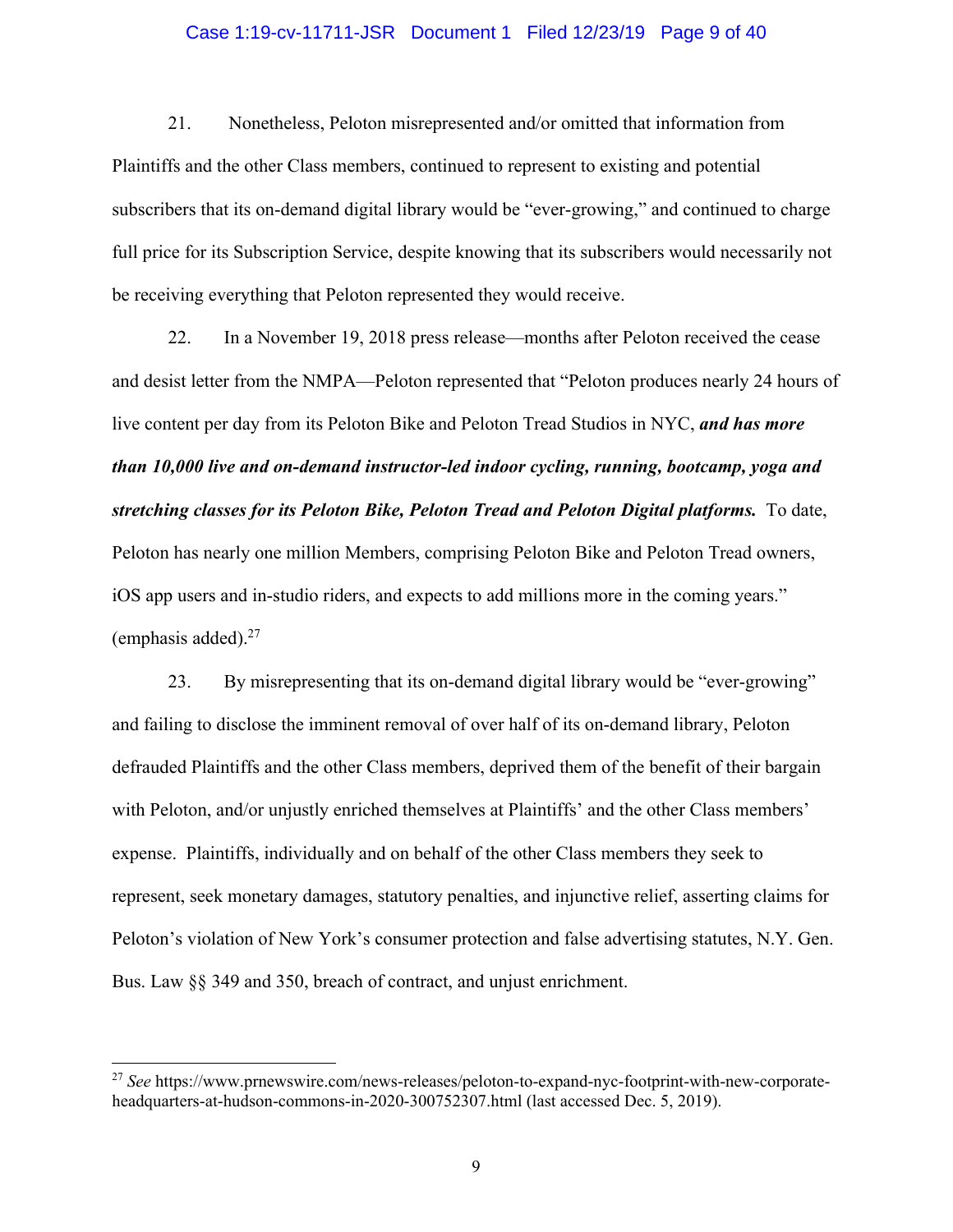#### II. **PARTIES**

#### **Plaintiffs**  $\mathbf{A}$ .

24. Eric Fishon is a citizen of New York, residing in Suffolk County, New York. Plaintiff Fishon, relying on Peloton's uniform representations about its "ever-growing" ondemand library of fitness classes, purchased a Peloton Bike and the Peloton Membership in January 2018, and a Peloton Tread in November 2018, and has paid all required hardware, software, and subscription fees relating thereto.

Alicia Pearlman is a citizen of Michigan, residing in Oakland County, Michigan. 25. Plaintiff Pearlman, relying on Peloton's uniform representations about its "ever-growing" ondemand library of fitness classes, purchased Peloton's hardware and the Peloton Membership in November 2018, and has paid all required hardware, software, and subscription fees relating thereto.

26. Patrick Yang is a citizen of California, residing in Los Angeles County, California. Plaintiff Yang, relying on Peloton's uniform representations about its "evergrowing" on-demand library of fitness classes, purchased Peloton's hardware and the Peloton Membership in November 2018, and has paid all required hardware, software, and subscription fees relating thereto.

27. Prior to purchasing the Peloton hardware and commencing payment for the Peloton Membership subscription, neither Peloton nor its agents or representatives informed Plaintiffs that Peloton had been accused of violating any laws or that approximately 57% of its Subscription Service's on-demand digital library would be removed.

28. Peloton's representations and material omissions regarding its on-demand library caused Plaintiffs to pay increased costs for the Peloton hardware and corresponding Peloton Membership, which was worth less than represented because Peloton's representations and/or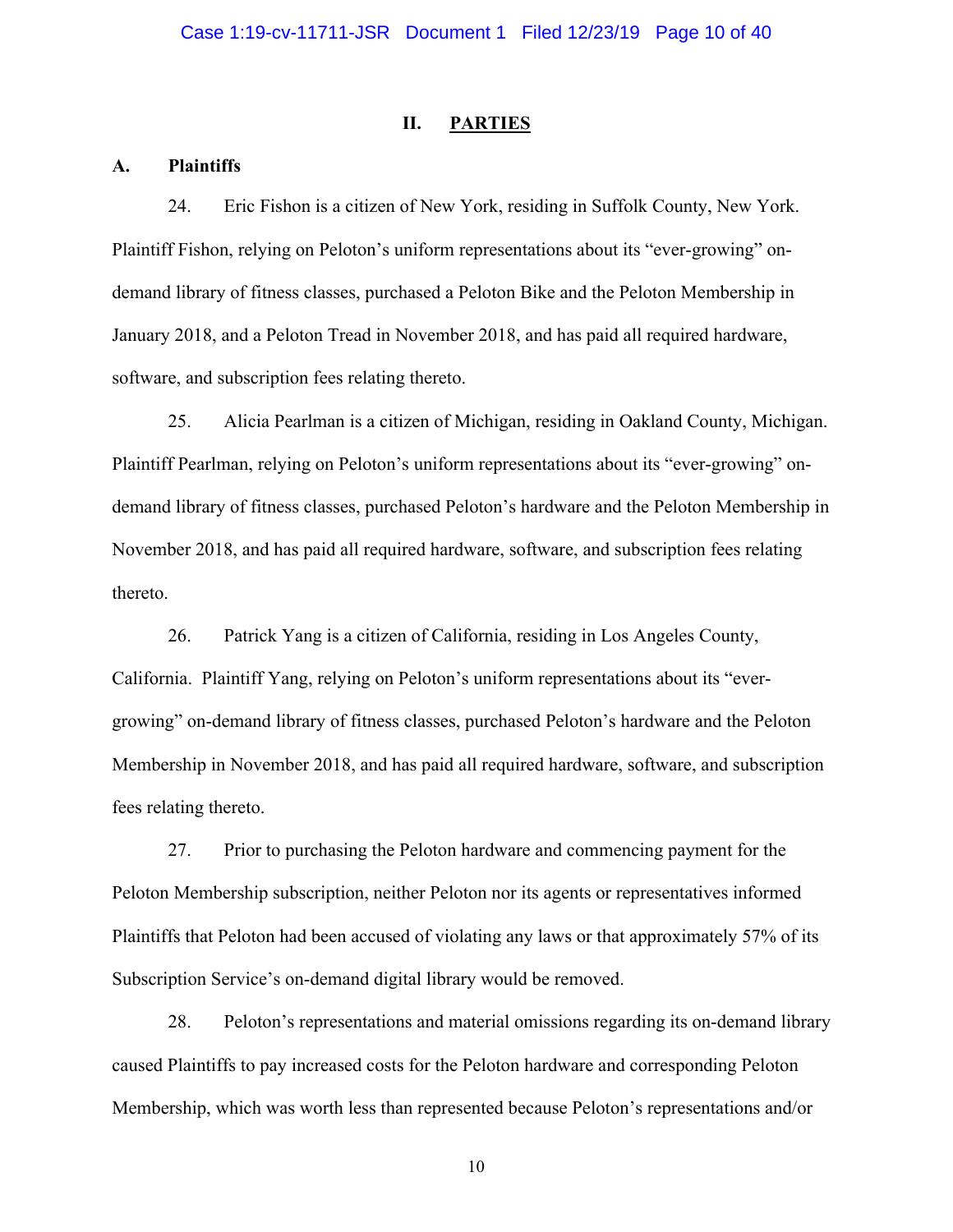### Case 1:19-cv-11711-JSR Document 1 Filed 12/23/19 Page 11 of 40

omissions regarding its on-demand digital library were deceptive and misleading and constituted false advertising. Peloton's representations and material omissions were part of the basis of the bargain, in that Plaintiffs attributed value to Peloton's promises regarding the nature and characteristics of its on-demand digital library and would not have purchased the hardware and corresponding Peloton Membership, or would not have purchased it on the same terms, if they knew the truth that Peloton's on-demand digital library would shrink by 57%.

#### **Defendant**  $\mathbf{B}$ .

29. Peloton is a Delaware corporation, with its corporate headquarters and principal place of business located in New York City, New York. Peloton is subject to the jurisdiction of this Court and may be served with process at its principal executive office located at 125 West 25th Street, 11th Floor, New York, New York.

30. Peloton markets and sells its apparel, hardware accessories, hardware, and Subscription Service throughout the United States including in this District. Peloton is registered with the New York State, Department of State to conduct business in New York.

31. Peloton bills itself as "the largest interactive fitness platform in the world," claiming, as of September 30, 2019, to have more than 1.6 million members, and 2019 revenues of \$915 million. Peloton is publicly traded on NASDAQ ("PTON") and as of the date of this Complaint, had a market cap of \$8.26 billion.

#### Ш. **JURISDICTION AND VENUE**

32. This Court has subject matter jurisdiction pursuant to 28 U.S.C.  $\S$  1332(d)(2) because this is a class action, there is minimal diversity, and the amount in controversy exceeds \$5 million, exclusive of interest and costs.

33. The Court has personal jurisdiction over Peloton because it resides and is subject to general jurisdiction in this District. The Court also has personal jurisdiction over Peloton,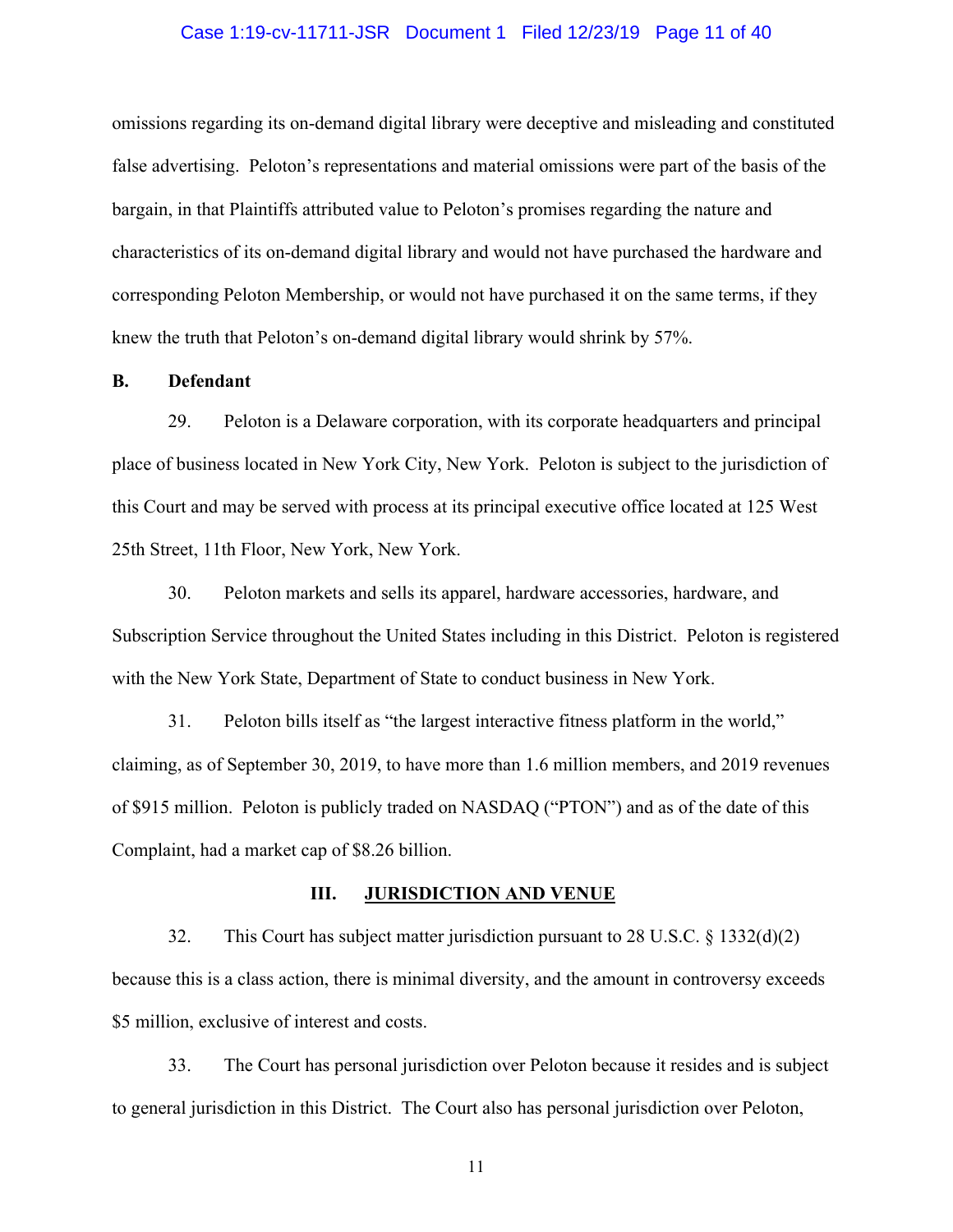### Case 1:19-cv-11711-JSR Document 1 Filed 12/23/19 Page 12 of 40

because it markets, distributes, and sells its apparel, hardware, accessories, and Subscription Service throughout the United States, including in this District, and the conduct complained of occurred in or was targeted at this District. Additionally, Peloton's Terms of Service provides that all disputes not required to be arbitrated be adjudicated in New York, New York.<sup>28</sup>

Venue is proper in this District, because Defendant resides in this District and a 34. substantial part of the events or omissions giving rise to Plaintiff's claims occurred in this District. 28 U.S.C. § 1391(b)(1)-(2).

#### PELOTON'S ARBITRATION CLAUSE IV.

Peloton categorically denies that it used infringing songs in its on-demand classes 35. and that it continues to violate copyright laws.<sup>29</sup> Notwithstanding its contention that that it has done nothing wrong, Peloton nonetheless chose to unilaterally gut its on-demand library for its own economic advantage and financial benefit to the material detriment of Plaintiffs and the other Class members.

Peloton felt empowered to cheat Plaintiffs and the other Class members by gutting 36. its on-demand library for its own commercial protection and advantage because its Terms of Service contains a highly restrictive arbitration clause that provides that "any dispute, claim or controversy arising out of or relating to these Terms or the breach, termination, enforcement, interpretation or validity thereof or the use of the Services or Content (collectively, 'Disputes') will be resolved **solely by binding arbitration.** . . ." (emphasis added).<sup>30</sup>

<sup>&</sup>lt;sup>28</sup> See Peloton Terms of Service at 21-22 (Ex. 1).

<sup>&</sup>lt;sup>29</sup> See Downtown Music Publishing LLC, et al. v. Peloton Interactive, Inc., No. 1:19-cv-02426-DLC, ECF No. 87, ¶ 1 (S.D.N.Y. Oct. 11, 2019).

 $30$  See Ex. 1 at 18.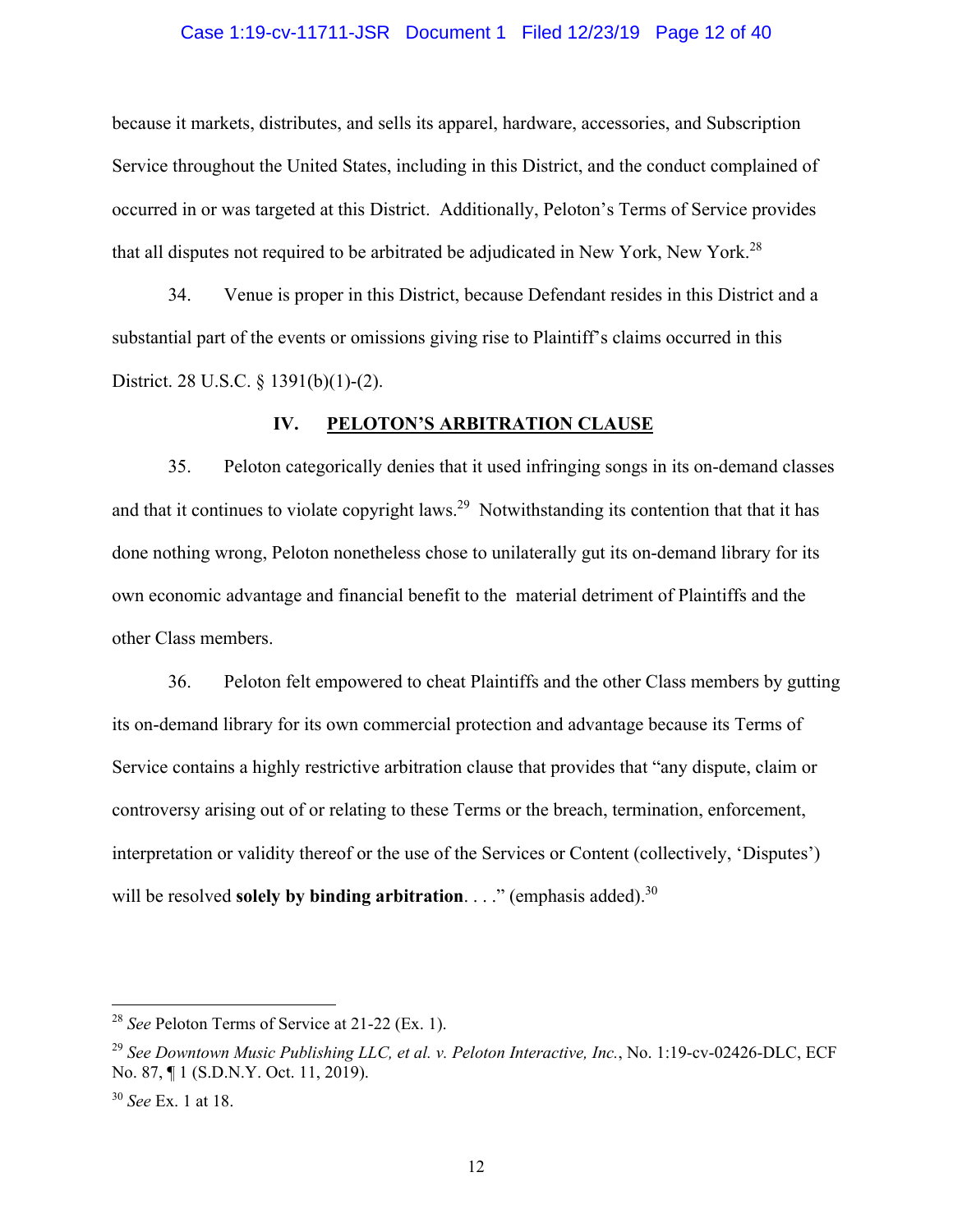### Case 1:19-cv-11711-JSR Document 1 Filed 12/23/19 Page 13 of 40

37. Due to the empowerment from affirmatively stripping Plaintiffs and the other Class members of their Seventh Amendment right to a jury trial and forcing them into secret, individual arbitrations, Peloton believed that it could advantage itself at consumers' expense without material legal consequences or exposure. Pelton believed that very few, if any, of its customers would pursue arbitration because it knows that claimants are "highly unlikely to slog through a protracted arbitration process over a relatively low amount of money" and the "total number of consumer claims resolved through arbitration across the entire economy in the third quarter of 2019 was 1,483—a new high but also a relatively small number in a nation of over 330 million." $31$ 

Peloton did not anticipate, however, that, in the face of its misconduct, more than 38. 2,700 customers would file arbitration demands arising out of its self-serving purge of its ondemand library.

39. Under the terms of Peloton's arbitration clause, it was obligated to pay "all filing, administration and arbitrator fees and expenses" associated with its customers' demands for arbitration.<sup>32</sup>

40. Peloton, however, faced with far more arbitration demands than it expected when it instituted its anti-consumer arbitration clause, *refused to abide by the terms of its own arbitration clause*, ignoring the American Arbitration Association's ("AAA") requirement—and Peloton's contractually-mandated obligation to pay all filing costs—to pay filing fees for demands seeking less than \$10,000.

<sup>&</sup>lt;sup>31</sup> See David Dayen, Tech Companies Big Reveal: Hardly Anyone Files Arbitration Claims, The American Prospect (Nov. 26, 2019), https://prospect.org/power/tech-companies-hardly-anyone-filesarbitration-claims/

 $32$  See Ex. 1 at 19-20.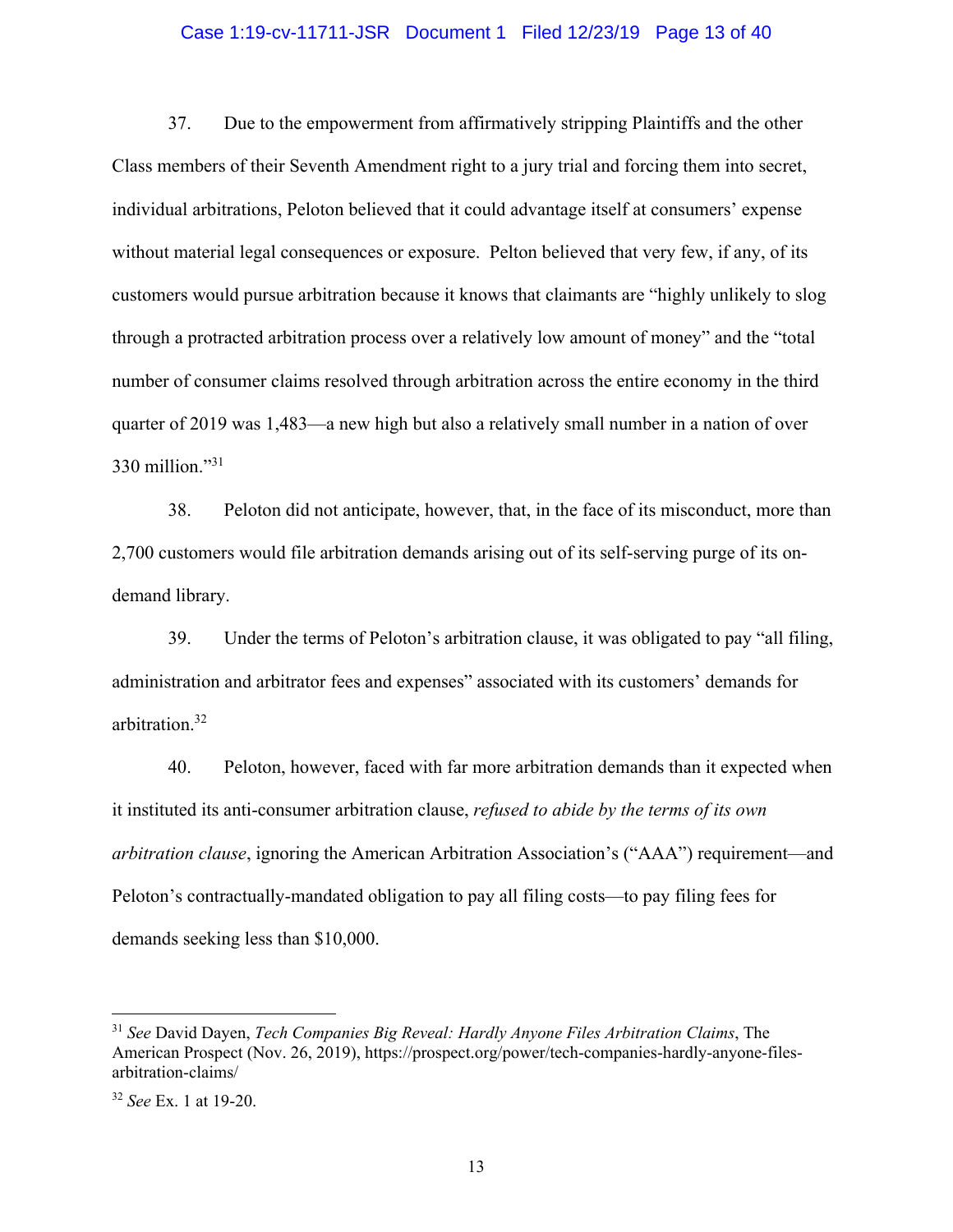# Case 1:19-cv-11711-JSR Document 1 Filed 12/23/19 Page 14 of 40

41. As a result, on November 14, 2019, AAA wrote a letter to Peloton, notifying it that AAA "decline [d] to proceed with administration of the parties' disputes" and that "either party may choose to submit its dispute to the appropriate court for resolution."<sup>33</sup> Additionally, AAA notified Peloton that "AAA will decline to accept future consumer matters submitted against or by [Peloton]" and requested that Peloton "remove AAA from its consumer arbitration agreements so that there is no confusion to Peloton's consumer customers."34

42. As of the date of the filing of this Complaint, Peloton has refused to comply with AAA's request to remove AAA from its arbitration agreements and it continues to represent to its customers that they are subject to binding arbitration with AAA in order to deter customers from filing lawsuits. $35$ 

43. The arbitration clause, and all provisions contained therein, is an inextricable part of Peloton's Terms of Service with Plaintiffs and the other Class members. Accordingly, as a result of Peloton's failure to comply with the terms of its arbitration clause and AAA's Consumer Arbitration Rules, Peloton's arbitration clause, including its class action waiver provision and all other provisions, is invalid as to all its customers—including Plaintiffs and the other Class members.<sup>36</sup>

<sup>35</sup> See https://www.onepeloton.com/terms-ofservice?utm campaign=RET US 19 YWS BIKE MEMBERS 1201&utm medium=email&utm sourc e=Eloqua&elqTrackId=a1efde8fcc3f477bb3d231c8ff281911&elq=dd8570e241714d9eb186f68f1559700b &elgaid=2202&elgat=1&elgCampaignId=1245&elgcst=272&elgcsid=33 (last accessed Dec. 6, 2019).

 $36$  See Ex. 2.

<sup>&</sup>lt;sup>33</sup> See November 14, 2019 AAA Letter to Peloton (Ex. 2).

 $34$  *Id.*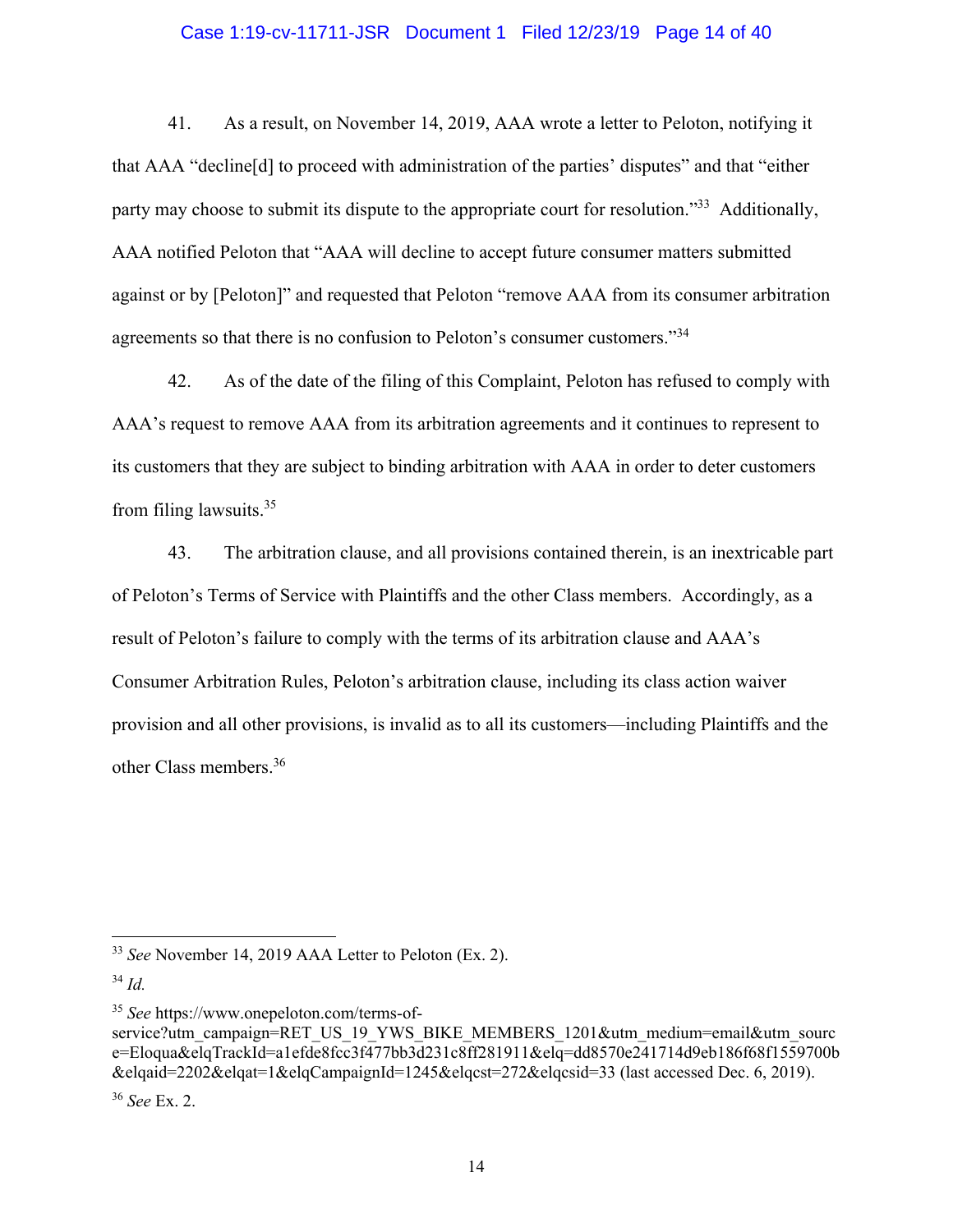#### $V_{\cdot}$ **FACTUAL ALLEGATIONS**

#### Peloton's "Ever-Growing" On-Demand Library Claim Is Essential To Its Business  $\mathbf{A}$ . Model.

44. Peloton is an exercise equipment and media company that was founded in 2012. John Foley, its co-founder and CEO, describes Peloton as a "fitness platform" where "fitness meets technology, meets media."<sup>37</sup> Peloton claims that it "is reinventing fitness with live  $\&$  ondemand boutique studio classes you can take anytime with the Peloton Bike, Peloton Tread & Peloton digital."38

As of August 2019, Peloton claimed to have 1.4 million members.<sup>39</sup> The 45. company was recently valued at \$4 billion after it closed a \$550 million financing round in August 2018.<sup>40</sup> In late August 2019, Peloton filed to go public and in its Initial Public Offering ("IPO") it roughly doubled its private market valuation, being valued at about \$8 billion.<sup>41</sup> Peloton's current market cap is approximately \$8.26 billion.

46. Peloton's business initially started with its Peloton Bike, which offers live

streaming and on-demand "spinning" classes from the comfort of consumers' homes.

"Spinning" classes are popular indoor cycling instruction classes, initially popularized in the

 $37$  See

http://media.licdn.com/embeds/media.html?src=https%3A%2F%2Fwww.youtube.com%2Fembed%2FF WXadxuOuSQ%3Ffeature%3Doembed&url=https%3A%2F%2Fwww.youtube.com%2Fwatch%3Fv %3DFWXadxuOuSQ&type=text%2Fhtml&schema=youtube (last accessed Dec. 6, 2019).

<sup>&</sup>lt;sup>38</sup> See https://twitter.com/onepeloton (last accessed Dec. 6, 2019).

<sup>&</sup>lt;sup>39</sup> See https://www.pymnts.com/subscriptions/2019/pelotons-ipo-to-test-subscription-models-fitness/ (last accessed Dec. 6, 2019).

 $40$  See Mary Hanbury, Peloton took down workout classes featuring songs at the center of a \$150 million *lawsuit, and some users are furious, Business Insider (Mar. 27, 2019, 10:30 a.m.),* https://www.businessinsider.com/pelotonremoves-classes-member-outcry-2019-3

 $41$  See Jeremy C. Owens, Peloton IPO: 5 things to know about the interactive exercise-machine company, Market Watch (Sept. 28, 2019, 11:11 a.m.), https://www.marketwatch.com/story/peloton-ipo-five-thingsto-know-about-the-interactive-exercise-machine-company-2019-08-28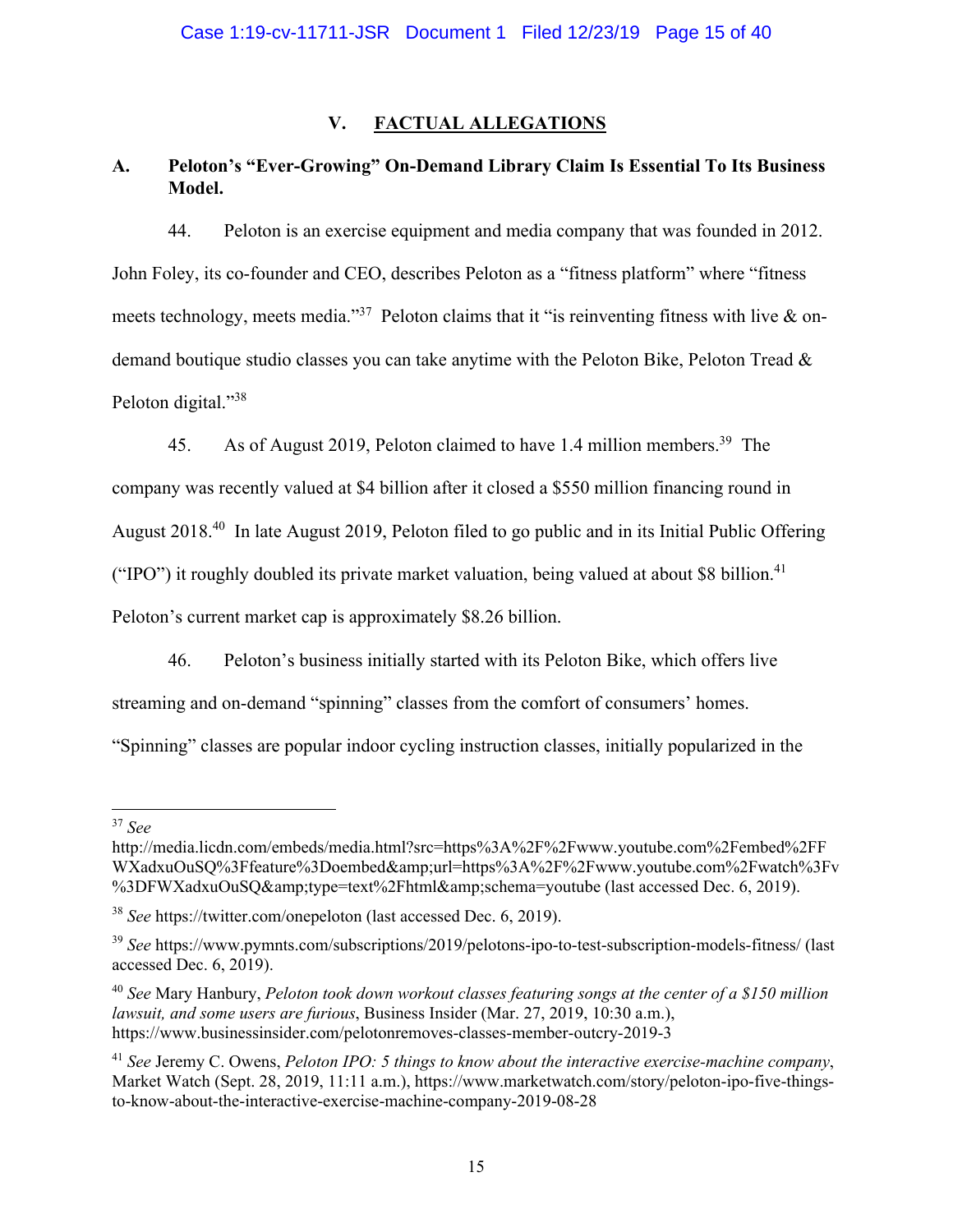# Case 1:19-cv-11711-JSR Document 1 Filed 12/23/19 Page 16 of 40

mid-1990's, that consist of professional coaches providing real-time instruction, guidance, and encouragement to riders, over a soundtrack of popular and other songs. Peloton has recently expanded this concept of interactive instructional fitness classes, over sound tracks of popular music, to Peloton Tread and other weightlifting, strength training, outdoor running, yoga, meditation, stretching, and cardio-fitness classes.

47. In 2014, Peloton released its eponymous stationary exercise bike at a price of \$2,245. The bike includes a 22-inch interactive touchscreen, which allows riders to watch live or pre-recorded classes, aiming to provide the experience of a spin class from the comfort of the users' homes.

48. In January 2018, Peloton announced the release of its treadmill known as "Tread" for \$4,295. Similar to its stationary bike, Tread has a 32-inch interactive touchscreen, which allows runners to watch live or pre-recorded classes led by professional trainers.

49. For consumers who purchase Peloton's hardware, Peloton offers its Peloton Membership, which in addition to its live and on-demand fitness classes, includes Connected Fitness options such as instructor-curated training programs, live workout metrics, a detailed workout performance dashboard, and live and on-demand class interactive leaderboards. Peloton Membership subscribers pay \$39 per month for this service. Peloton refers to customers that purchase the Peloton hardware and corresponding Peloton Membership as "Connected Fitness" Subscribers."

50. Recognizing the limited opportunity for growth due to a crowded market space and the high price point of its hardware, in July 2018 Peloton released Peloton Digital, which provides subscribers access to the same live and on-demand fitness classes without having to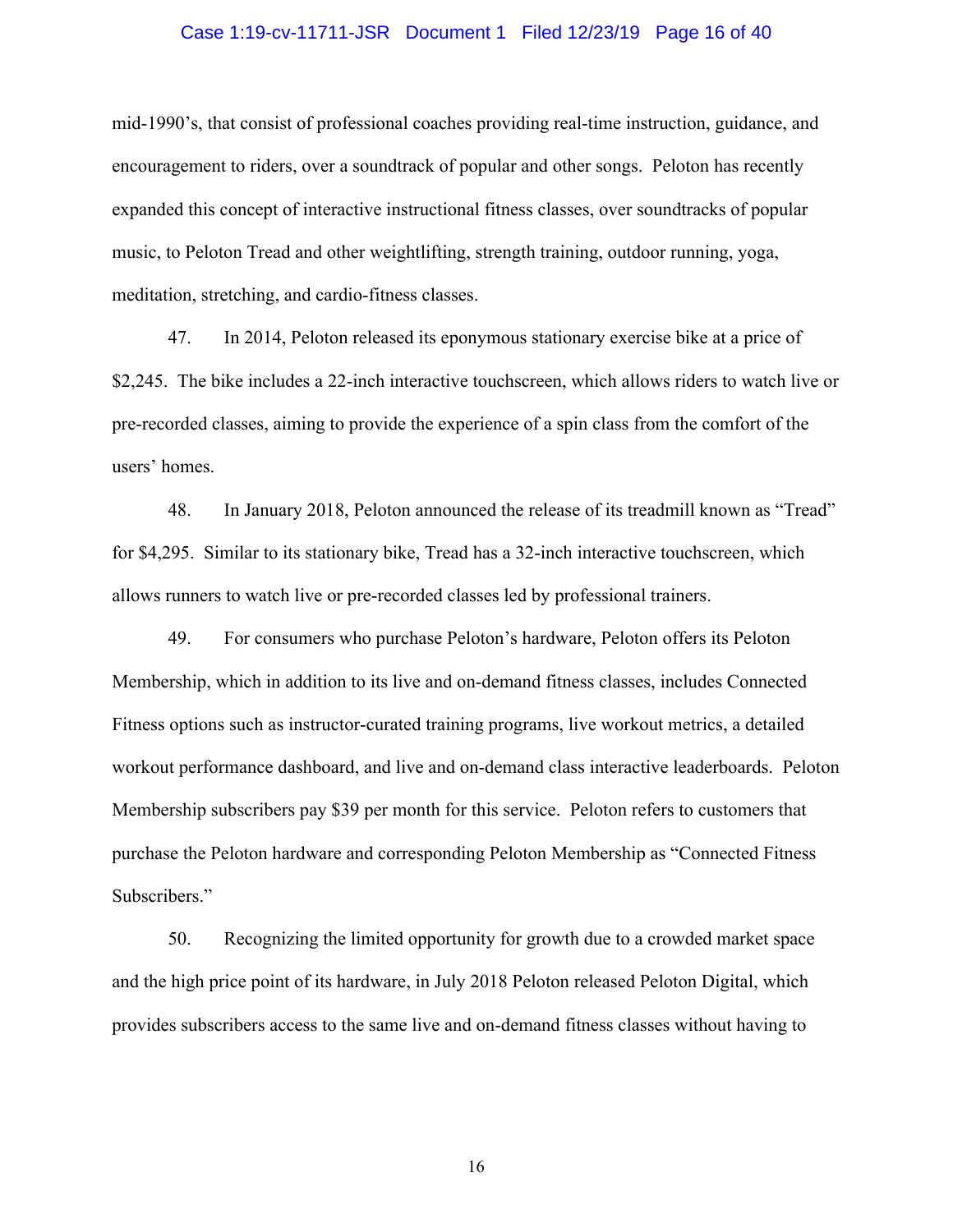### Case 1:19-cv-11711-JSR Document 1 Filed 12/23/19 Page 17 of 40

purchase the Peloton hardware. Peloton Digital members pay \$19.49 per month for this service.<sup>42</sup>

Peloton Digital allows Peloton to market its Subscription Service to consumers 51. who already have a (non-Peloton) treadmill or stationary bike as well as those who prefer to use Peloton's outdoor, free weight, yoga, and other fitness classes. The content provided by the Peloton Membership and Peloton Digital subscriptions are coextensive and include the same live and on-demand fitness classes.<sup>43</sup> Since the Peloton Digital app does not provide the Connected Fitness options and integrated experience with the Peloton hardware, the appeal of the Peloton Digital app is its "ever-growing" on-demand library of fitness classes.

52. Demonstrating the importance of its "ever-growing" library of on-demand fitness classes to its business model, the company's pre-IPO filing classifies Peloton as a "media" company and John Foley, Peloton's CEO and co-founder, has described the company as a "media company akin to Netflix" with "10,000 classes on-demand" and the "best digital" television streaming studio in the world."<sup>44</sup>

53. Peloton differentiates itself and its more expensive fitness hardware from other fitness companies by offering unlimited access to its "ever-growing" on-demand library of professional fitness classes available at the users' convenience.

54. In its pre-IPO filings Peloton claims to have "disrupted the fitness industry by developing a first-of-its-kind subscription platform that seamlessly combines the best equipment,

<sup>&</sup>lt;sup>42</sup> See https://www.bizjournals.com/newyork/news/2018/08/03/peloton-ceo-were-becoming-a-mediacompany.html (last accessed Dec. 6, 2019).

 $^{43}$  Id.

<sup>&</sup>lt;sup>44</sup> See https://www.bizjournals.com/newyork/news/2018/08/03/peloton-ceo-were-becoming-a-mediacompany.html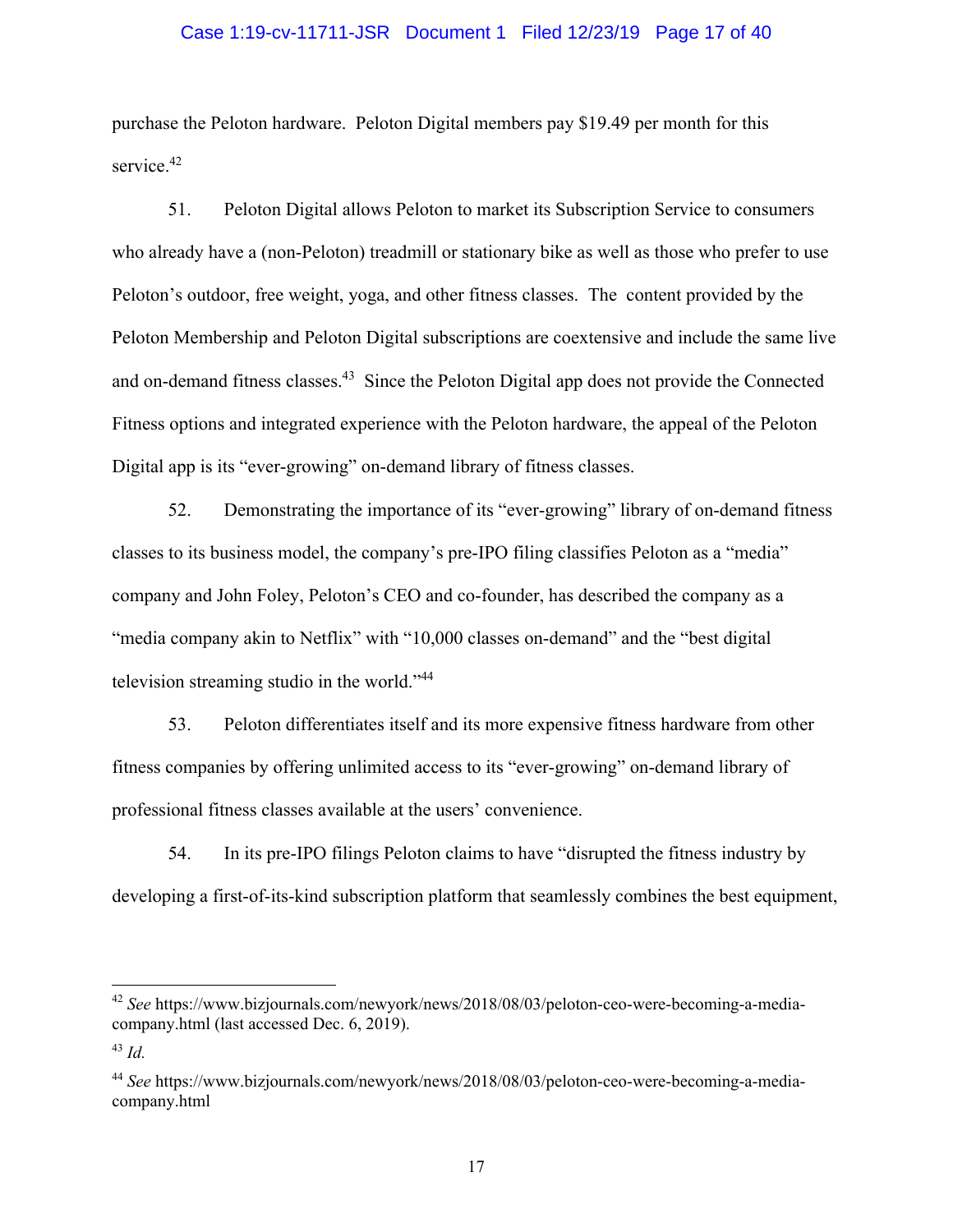## Case 1:19-cv-11711-JSR Document 1 Filed 12/23/19 Page 18 of 40

proprietary networked software, and world class streaming digital fitness and wellness content." 45

55. Peloton claims that 92% of its hardware ever sold still has an active Peloton Membership subscription attached as of June 30, 2019.<sup>46</sup> Thus, it is the subscription model that Peloton hopes will keep the company growing and allow its business model to scale.<sup>47</sup> In order to maintain its subscriber retention rate, however, Peloton knows that it must make it "easy for Members to find a class that fits their interests based on class type, instructor, music genre, length, available equipment, area of physical focus, and level of difficulty.<sup>48</sup>

Peloton's "continued business and revenue growth is dependent on [its] ability to 56. continuously attract and retain Subscribers. . . . "49

#### Peloton's "Ever Growing" On-Demand Library Is Central to Its Marketing **B.**

57. While other fitness companies market and sell similar fitness hardware for inhome use, provide in-studio classes where users pay on a per class basis, and home workout programs, Peloton has dominated the marketplace by aggressively marketing access to an "evergrowing" library of fitness classes led by professional instructors, available on-demand 24 hours per day, 7 days per week, from the comfort of the users' own homes for a flat monthly subscription fee.

<sup>47</sup> See https://www.pymnts.com/subscriptions/2019/pelotons-ipo-to-test-subscription-models-fitness/

<sup>48 48</sup> See SEC Form S-1 Registration Statement, available at https://www.sec.gov/Archives/edgar/data/1639825/000119312519230923/d738839ds1.htm  $49$  Id.

<sup>&</sup>lt;sup>45</sup> See SEC Form S-1 Registration Statement, available at

https://www.sec.gov/Archives/edgar/data/1639825/000119312519230923/d738839ds1.htm

<sup>&</sup>lt;sup>46</sup> See SEC Form S-1 Registration Statement, available at https://www.sec.gov/Archives/edgar/data/1639825/000119312519230923/d738839ds1.htm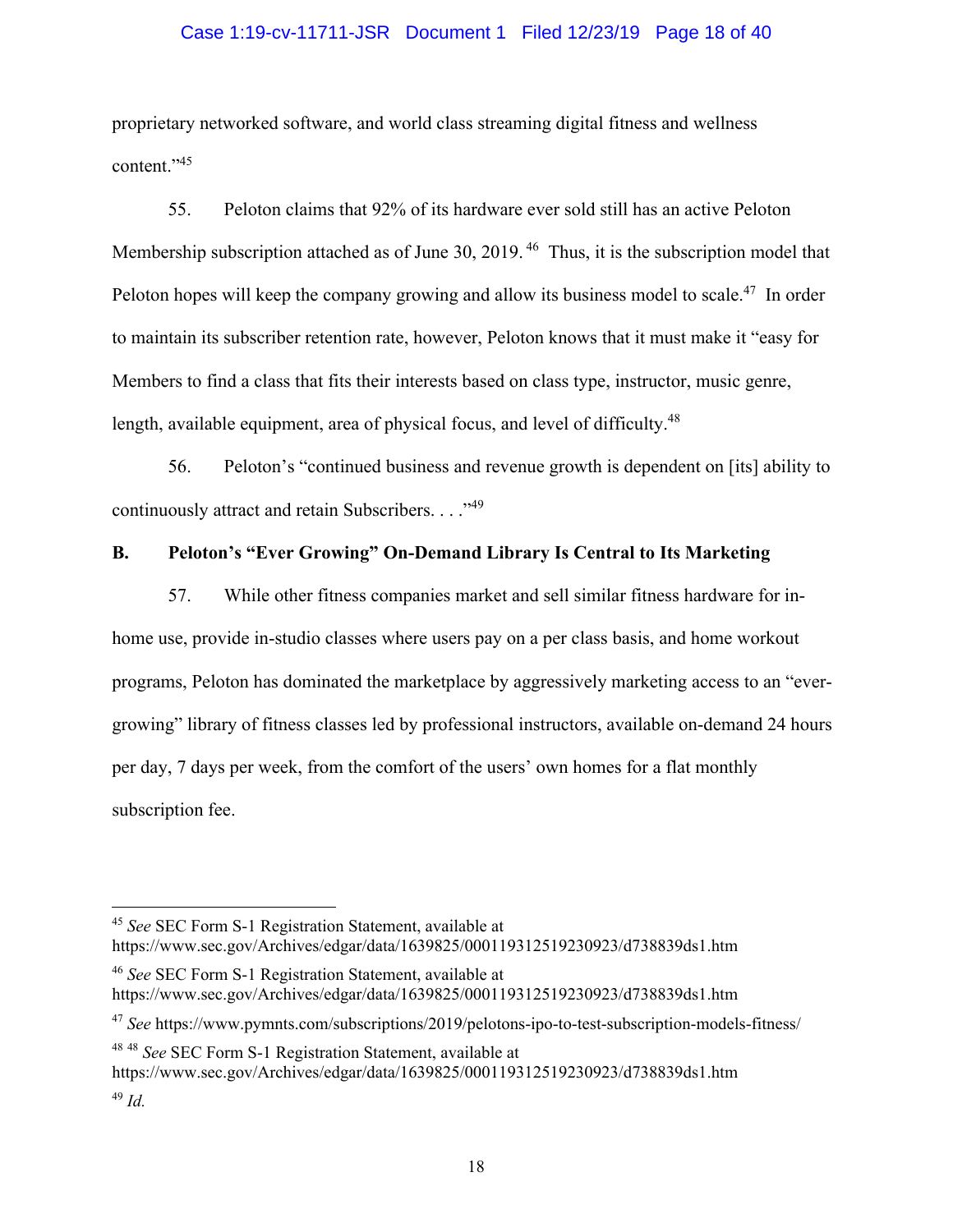# Case 1:19-cv-11711-JSR Document 1 Filed 12/23/19 Page 19 of 40

58. The "ever-growing" nature of Peloton's on-demand library is central to its marketing because Peloton must ensure that consumers spending thousands of dollars on the Peloton Bike or Peloton Tread and accompanying subscriptions will be able to take and retake older classes without running out of new classes over time. Likewise, Peloton must ensure Peloton Digital subscribers that it will have enough new classes in each workout category to keep subscribers renewing their subscriptions.

59. Until recently, Peloton's website prominently touted its "thousands of boutique" classes," and "ever-growing library of live and on-demand studio classes."<sup>50</sup> Its website likewise represented that its Subscription Service grants "unlimited access to a growing library of live streaming and on-demand classes, scenic rides, real-time performance tracking, and unlimited accounts for family and friends. No classes offered by Peloton are off limits."<sup>51</sup>

60. As of November 2019, Peloton's website continues to market its digital library as "ever-growing" and "growing." For example, the website for Peloton's app continues to market "an expansive, ever-growing library of live and on-demand studio classes taught by world-class instructors"<sup>52</sup>:

# The power of Peloton at your fingertips.

Explore an expansive, ever-growing library of live and on-demand studio classes taught by world-class instructors. Immerse yourself in our breathtaking studio experience anytime you want. Find a new favourite class just around the corner.

 $50$  https://www.onepeloton.com/digital (as of Apr. 25, 2019); see also https://www.onepeloton.com/bike/classes

<sup>(&</sup>quot;Thousands of On-Demand Rides. Take a class anytime, with our daily-updated, extensive on-demand library"); id. ("Thousands of rides on-demand. Rider anytime with thousands of classes to choose from on-demand.").

<sup>&</sup>lt;sup>51</sup> See https://support.onepeloton.com/hc/en-us/articles/201039338-Rides-included-with-the-Pelotonsubscription.

 $52$  See https://www.onepeloton.ca/app (last accessed Dec. 6, 2019).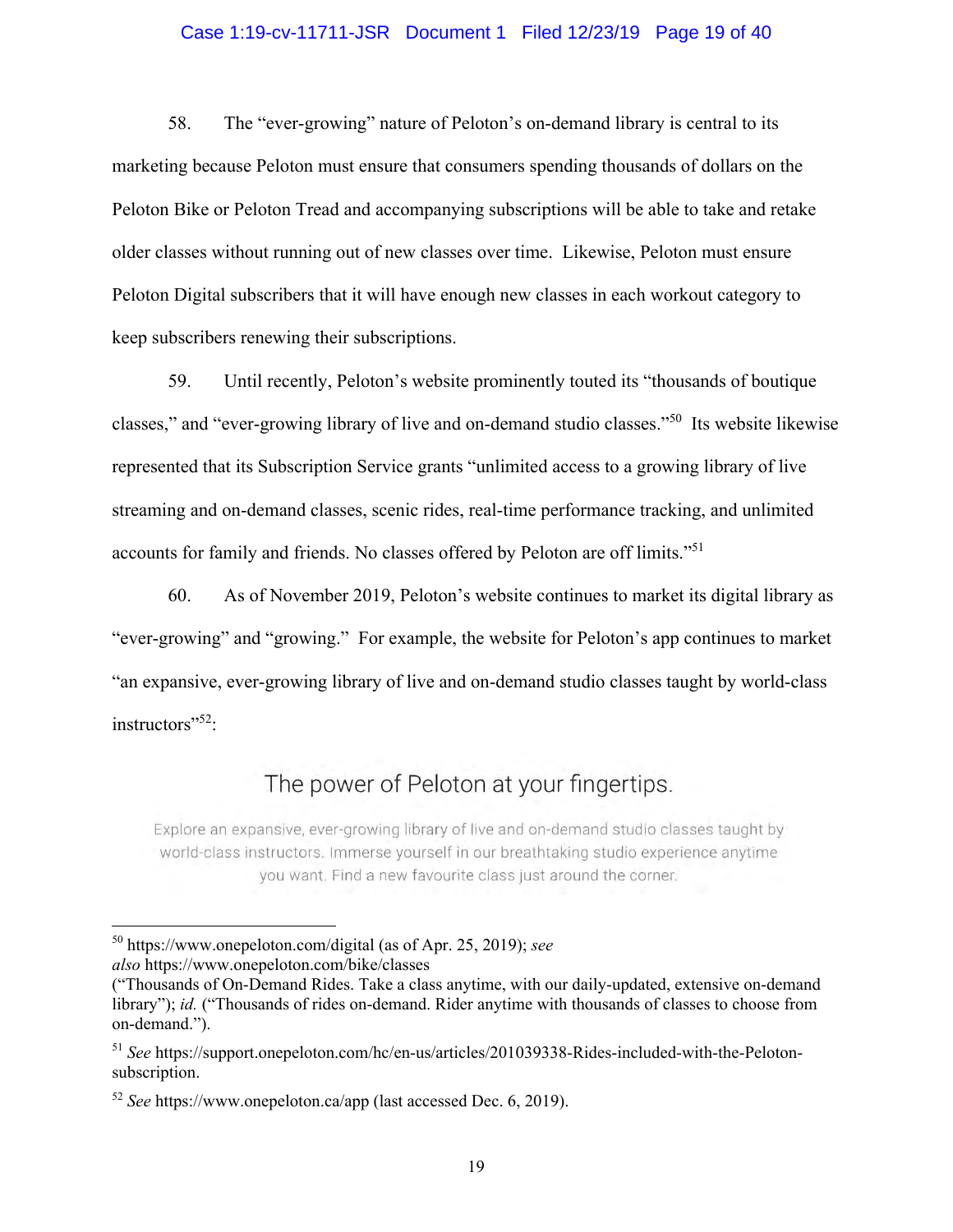# Case 1:19-cv-11711-JSR Document 1 Filed 12/23/19 Page 20 of 40

61. Further, in marketing its "Bike package" to consumers, Peloton continues to

notify consumers that all packages "require a monthly Peloton Membership,"<sup>53</sup> which includes

"unlimited access to a growing library of live streaming and on-demand Peloton classes"<sup>54</sup>:

# UNLIMITED ACCESS TO PELOTON CLASSES

With a Peloton Membership, you'll gain unlimited access to a growing library of live streaming and on-demand Peloton classes (cycling, running, bootcamp, floor, yoga and more), as well as performance tracking and unlimited profiles for family and friends.

Membership includes full access on a single Peloton Bike in one household, plus on-thego access to Peloton Digital using our app. You may pause or cancel your membership at any time. See our Membership Terms for more details.

# LEARN MORE

Peloton's promise of an "ever-growing" on-demand library of classes drives sales 62. of not only monthly subscriptions, but also its flagship Peloton Bike and Peloton Tread products.

63. The size and "ever-growing" nature of Peloton's on-demand digital library has

always been, and continues to be, central to Peloton's marketing<sup>55</sup> because "the hardware is only

as good as the app and subscription that comes with it."56

#### $\mathbf{C}$ . Peloton Knew That Its "Ever Growing" and "Growing" On-Demand Library **Claims Were False And Misleading**

64. Peloton is a sophisticated multi-billion-dollar company that specializes in

providing consumers with digital content that is protected by various intellectual property laws.

Peloton therefore knew or should have known that it was building its on-demand library with

infringing songs and violating applicable copyright laws.

 $53$  See https://www.onepeloton.com/shop/bike (last accessed Dec. 6, 2019).

 $54$  See https://www.onepeloton.com/shop/bike/subscription (last accessed Dec. 6, 2019).

<sup>&</sup>lt;sup>55</sup> See https:///onepeloton.com/bike/classes (last accessed Dec. 6, 2019).

<sup>&</sup>lt;sup>56</sup> See https://www.forbes.com/sites/bizcarson/2019/09/26/peloton-ceo-john-foley-faces-the-skepticsagain-this-time-buyers-in-its-8-billion-ipo/#3b8f0f6f4349 (last accessed Dec. 6, 2019).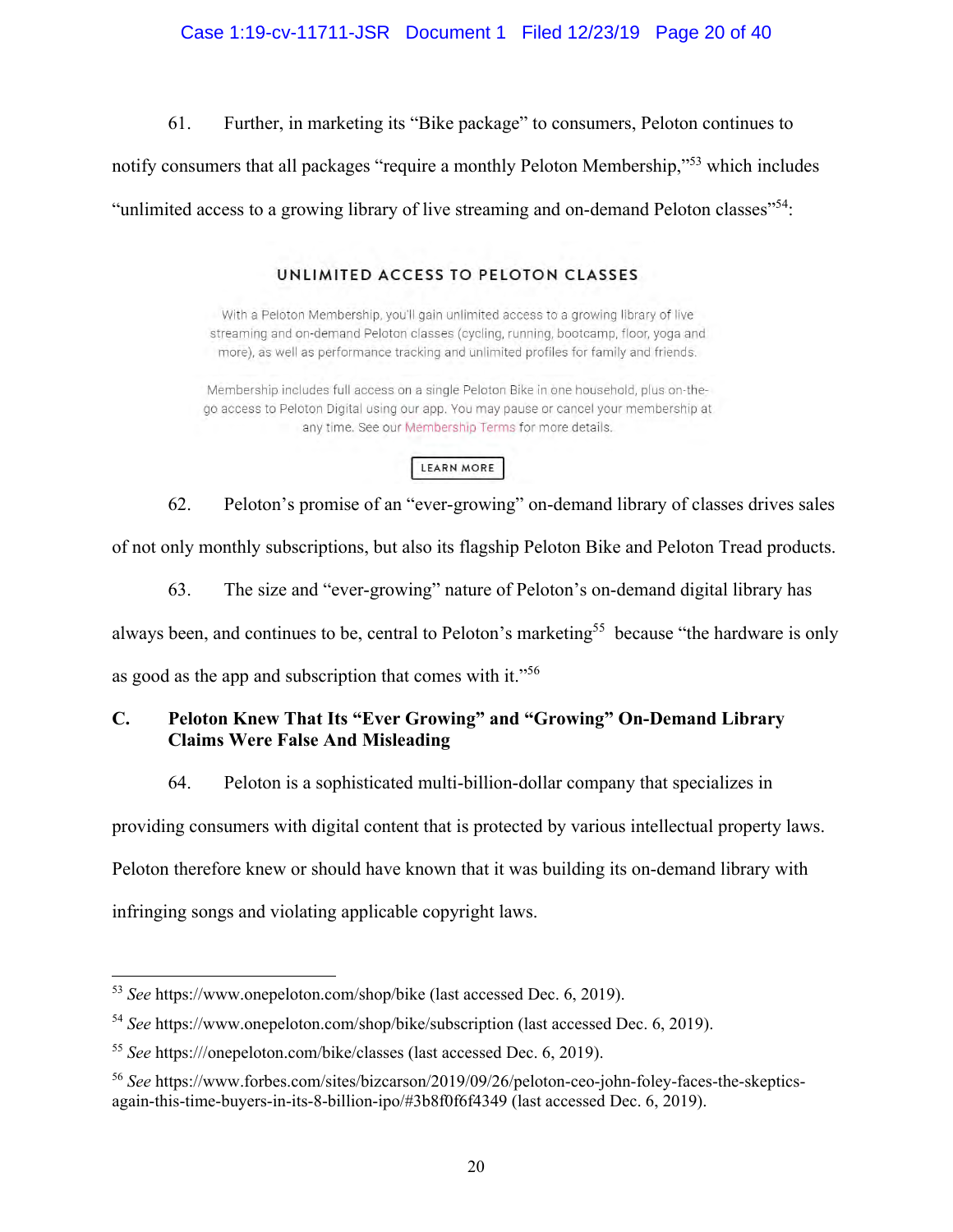### Case 1:19-cv-11711-JSR Document 1 Filed 12/23/19 Page 21 of 40

65. Peloton fully understands what the copyright law requires, having entered into sync licenses with certain other copyright holders, while, at the same time, using other musical works for free and without permission.<sup>57</sup> Peloton's knowing violation of copyright laws was part of "a strategy to build a music-centric brand that is now worth in excess of \$6 billion" without having to pay for all the required licenses.<sup>58</sup>

On April 9, 2018, Peloton was put on actual notice of its copyright infringement 66. when it received a cease and desist letter from the NMPA notifying it of copyright infringement claims for Peloton's failure to receive proper licenses for some of the music playing in its ondemand fitness classes.

Notwithstanding that fact, Peloton continued to promise an "ever-growing" 67. library to consumers and to heavily market that fact to its customers and prospective customers as a key Peloton selling point.

Implicit in Peloton's promise to provide an "ever-growing" on-demand library 68. was that it would only place classes in the library that complied with applicable copyright law or that it would pay back damages to copyright holders to ensure that the size of the on-demand library would not shrink.

69. On March 25, 2019, in contravention of its promise, Peloton abruptly removed more than half of its on-demand classes from its digital library.<sup>59</sup>

<sup>&</sup>lt;sup>57</sup> See Downtown Music Publishing LLC, et al. v. Peloton Interactive, Inc., No. 1:19-cv-02426-DLC, ECF No. 90, 1 (S.D.N.Y. September 27, 2019).

<sup>&</sup>lt;sup>58</sup> See Downtown Music Publishing LLC, et al. v. Peloton Interactive, Inc., No. 1:19-cv-02426-DLC, ECF No. 90, at 1 (S.D.N.Y. Oct. 25, 2019).

<sup>&</sup>lt;sup>59</sup> See Downtown Music Publishing LLC, et al. v. Peloton Interactive, Inc., No. 1:19-cv-02426-DLC, ECF No. 31, Counterclaims ¶ 59 (S.D.N.Y. Apr. 30, 2019); see also id., Counterclaims ¶ 10, 42, 46, 52, 57.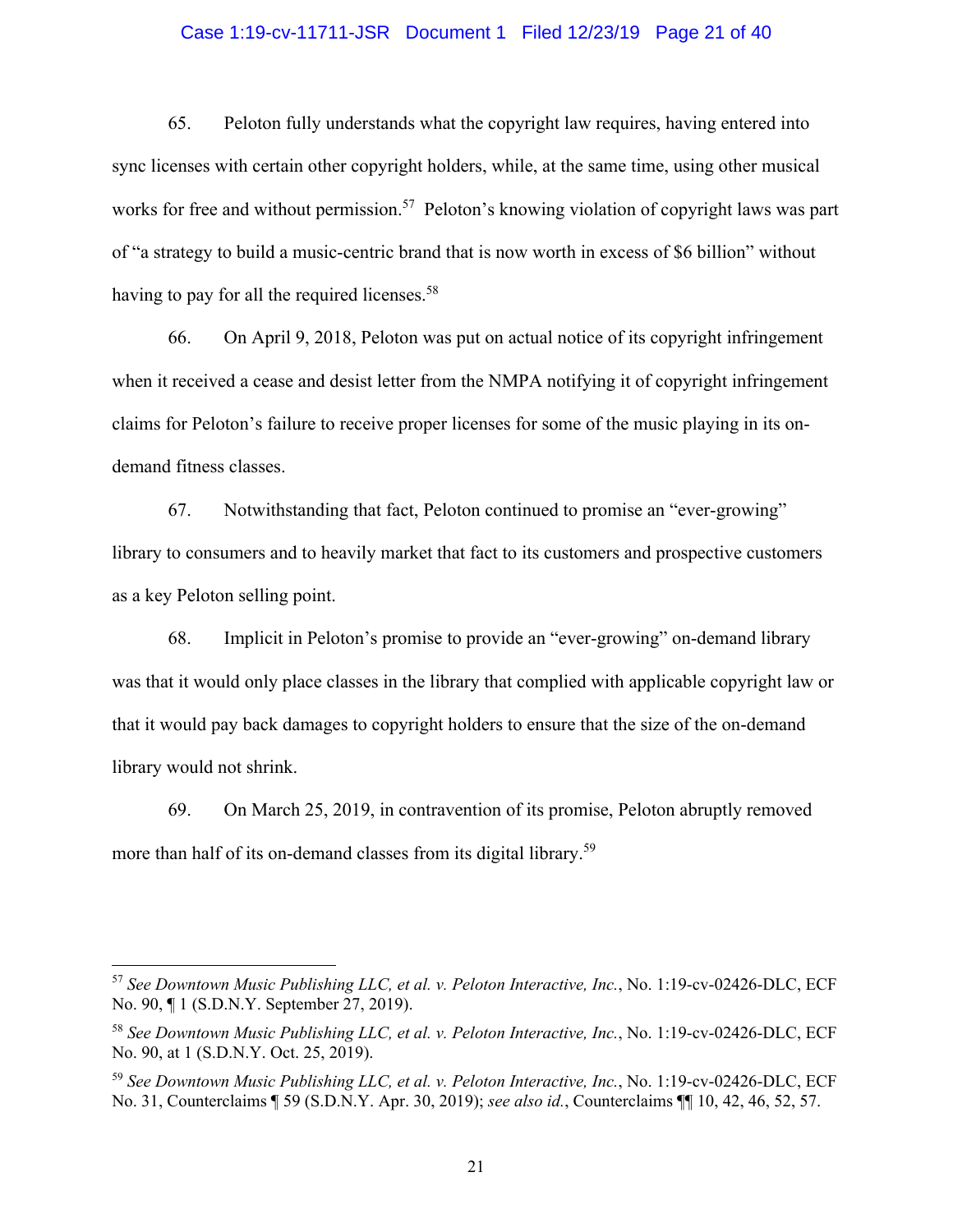# Case 1:19-cv-11711-JSR Document 1 Filed 12/23/19 Page 22 of 40

70. Prior to March 25, 2019, Peloton's Subscription Service had 10,017 on-demand classes available for its users. Following Peloton's announcement, only 4,278 classes remained available to users.<sup>60</sup> Thus, the abrupt removal of the infringing sound tracks led to the removal of an estimated 5,739 classes, approximately 57% of its Subscription Service's on-demand digital library. $61$ 

71. After the purge of its on-demand classes from its on-demand library, the number of available on-demand classes was roughly equal to the number of on-demand classes that were available to consumers in January 2017. Accordingly, contrary to its representations, Peloton's on-demand library, rather than being "ever-growing," was actually materially shrinking.

72. Music is a central component of Peloton's workout classes and Peloton has deeply integrated music into the Subscription Service's interface—allowing users to search for workouts by music genre, as well as artist-specific playlists. Users can also preview playlists for specific classes, "like" songs or playlists during their workouts, and save songs and playlists to their user profile. Music is thus critical to consumers' use and enjoyment of the hardware and Subscription Service.

73. The copyright infringement lawsuit and Peloton's subsequent purge its ondemand library has also significantly decreased the quality and quantity of popular artists and songs available on Peloton's workout class playlists, which has materially diminished

 $^{60}$  See https://imgur.com/XxdUOJn (last accessed Dec. 5, 2019); see also https://docs.google.com/spreadsheets/d/1LAE9kDqxkj4CkZ7TzS7ce6g5cxkMUOMdDssxKWpS0ak/edit

<sup>?</sup>usp=sharing (last accessed Dec. 5, 2019).

 $61$  See Mary Hanbury, Peloton took down workout classes featuring songs at the center of a \$150 million lawsuit, and some users are furious, Business Insider (Mar. 27, 2019, 10:30 a.m.), https://www.businessinsider.com/pelotonremoves-classes-member-outcry-2019-3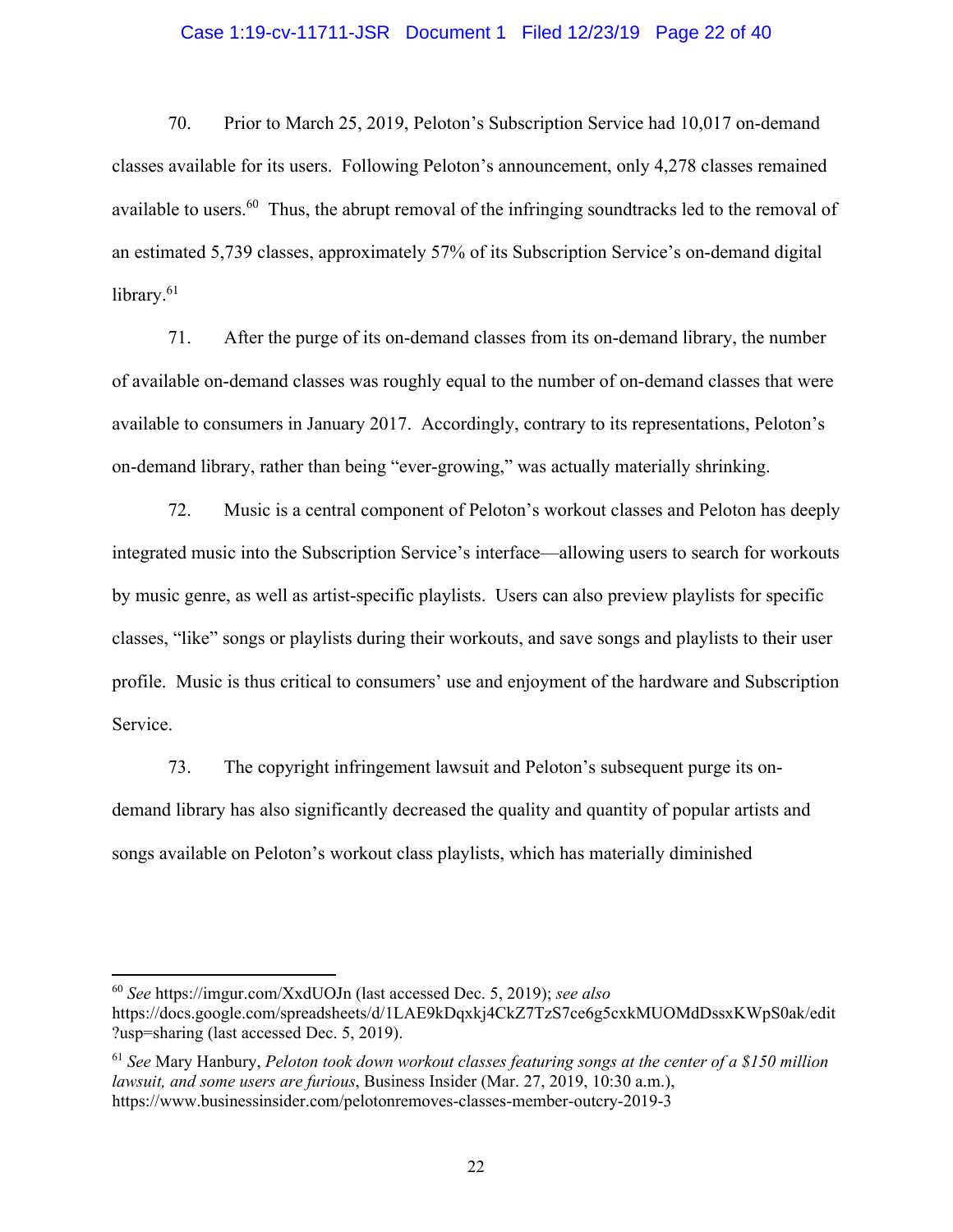### Case 1:19-cv-11711-JSR Document 1 Filed 12/23/19 Page 23 of 40

subscribers' experience with the hardware and Subscription Service.<sup>62</sup> The infringing works include some of the most popular artists and songs, both currently and of all time. Peloton has removed songs by a wide array of popular artists including, without limitation, Beyoncé, Brittany Spears, Michael Jackson, Ariana Grande, Snoop Dogg, Dr. Dre, Katy Perry, Rihanna, Miley Cyrus, Motley Crue, Pink Floyd, Justin Bieber, David Bowie, Rascal Flatts, Bruno Mars, Selena Gomez, Maroon 5, Adele, Lady Gaga, Nicki Minaj, Whitney Houston, Justin Timberlake, Luke Brvan, Mariah Carey, Jay Z. Kanye West, Drake, and Madonna. 63

John Foley, Peloton's CEO, emailed subscribers and notified them that Peloton 74. was removing classes featuring the allegedly infringing songs, but did not disclose that this would result in removal of over half of the on-demand classes in its digital library or that it would significantly decrease the quality and quantity of popular songs and artists available for its playlists.

75. Instead, Foley falsely promised Plaintiffs and the other Class members that "[Peloton] can assure you that this will not affect your experience with (or the cost of) [Peloton's] service, or access to the kind of music you're used to hearing behind [Peloton's] instructors in the thousands of classes in [Peloton's] library."

76. That representation, however, is demonstrably false and Peloton never disclosed to its subscribers, including Plaintiffs and the other Class members, that it would be removing over half of the classes from its on-demand library.

 $62$  See Natt Garun, Peloton owners are pissed about bad music after copyright lawsuit. The Verge (April 24, 2019, 1:47 p.m.), https://www.theverge.com/2019/4/24/18514036/peloton-music-copyright-fitnessstudios-gym-on-demand-media-strategy; see also Mary Hanbury, Peloton took down workout classes featuring songs at the center of a \$150 million lawsuit, and some users are furious, Business Insider US (March 27, 2019), https://www.businessinsider.sg/peloton-removes-classes-member-outcry-2019-3/.

 $63$  See Ex. 3.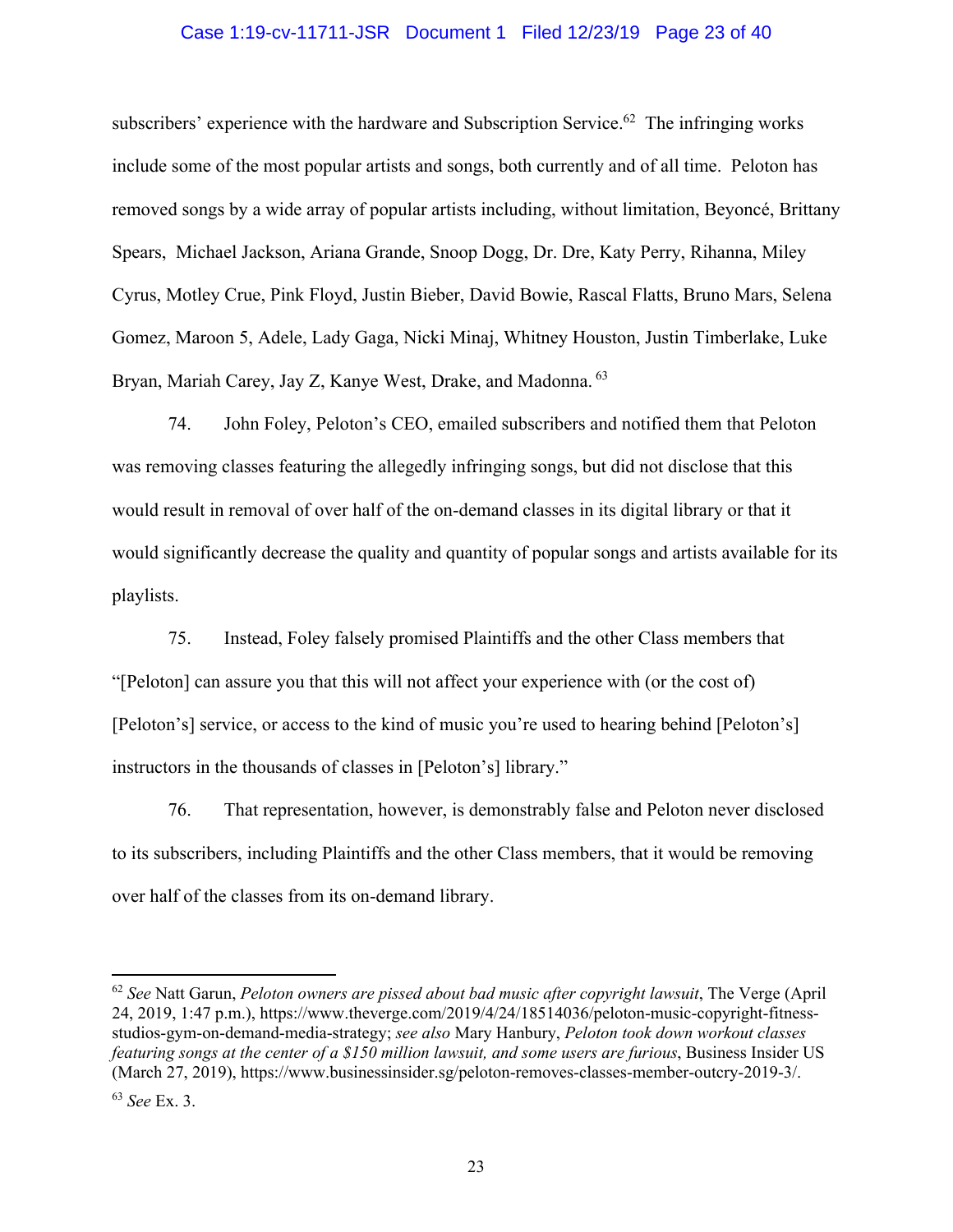### Case 1:19-cv-11711-JSR Document 1 Filed 12/23/19 Page 24 of 40

77. As of November 2019, Peloton's website continues to market its digital library as being "ever-growing" and "growing," despite knowing that the NMPA has recently amended its lawsuit alleging that it "found another 1,324 songs that have been streamed by Peloton instructors during classes without approval."<sup>64</sup>

78. Therefore, despite Peloton's representations to the contrary, it knows or should know that the size of its on-demand digital library cannot legitimately be "ever-growing," but it continues to knowingly defraud its existing and potential customers—including Plaintiffs and the other Class members—for its own financial gain.

#### D. **Peloton's Misrepresentations and Omissions Are Material to Consumers**

79. Peloton's misrepresentations and omissions are material to Plaintiffs and the other Class members. As part of Plaintiff's and the other Class members' subscriptions, they expected and were entitled to use a class library that, as advertised by Peloton, would continue to grow as new classes were added every day.

Each additional on-demand fitness class adds incremental value to Plaintiffs' and 80. the other Class members' subscriptions and, therefore, Peloton's gutting of its digital library materially lowered the value of Plaintiffs' and the other Class members' subscriptions.

81. When Peloton accepted Plaintiffs' and the other Class members' subscription payments, Peloton knew or should have known that Plaintiffs and the other Class members would not be able to use the full on-demand class library because the size of its on-demand library was materially decreasing.

82. Nonetheless, Peloton withheld that information from Plaintiffs and the other Class members, continued to represent to existing and potential subscribers that the on-demand digital

<sup>&</sup>lt;sup>64</sup> See https://observer.com/2019/09/peloton-music-licensing-lawsuit-ipo/ (last accessed Dec. 5, 2019).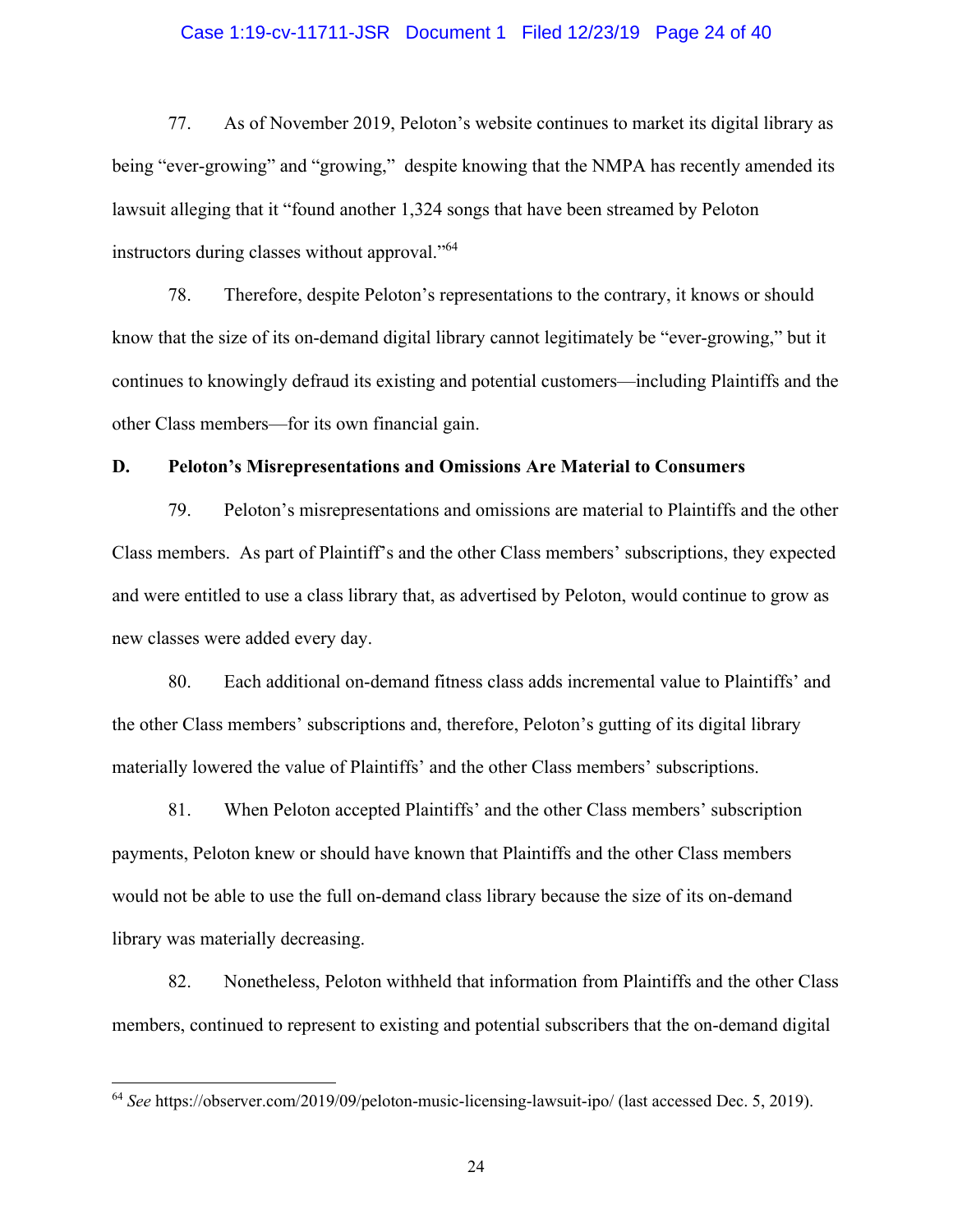# Case 1:19-cv-11711-JSR Document 1 Filed 12/23/19 Page 25 of 40

library would be "ever-growing," and continued to charge full price for its Subscription Service, despite knowledge that subscribers would not be receiving everything Peloton represented that they would receive.

83. By misrepresenting that its on-demand digital library would be "ever-growing" and failing to disclose the imminent removal of over half of that library, Peloton defrauded Plaintiffs and the other Class members, deprived Plaintiff and Class members of the benefit of their bargain with Peloton, and/or unjustly enriched itself at Plaintiffs' and the other Class members' expense.

#### VI. **CLASS ACTION ALLEGATIONS**

84. Plaintiffs bring this action pursuant to Rules  $23(a)$ ,  $23(b)(2)$ , and  $23(b)(3)$  of the Federal Rules of Civil Procedure individually and on behalf of a class defined as:

> All purchasers of the Peloton hardware and/or corresponding Peloton Membership subscription from April 9, 2018 through March 25, 2019.

(the "Class," unless otherwise noted).

85. Excluded from the Class are Peloton and any of its members, affiliates, parents, subsidiaries, officers, directors, employees, successors, or assigns; the judicial officers, and their immediate family members; and Court staff assigned to this case. Plaintiffs reserve the right to modify or amend the Class definitions, as appropriate, during the course of this litigation.<sup>65</sup>

86. This action has been brought and may properly be maintained on behalf of the Class proposed herein under the criteria of Rule 23 of the Federal Rules of Civil Procedure.

<sup>&</sup>lt;sup>65</sup> There are currently five disputes in arbitration in the State of Kansas. Plaintiffs believe that these claimants are members of the Class, and that the claimants are seeking a stay of arbitration. If claimants' request for a stay is denied, Plaintiffs reserve the right to add these disputes to the exclusion categories listed here.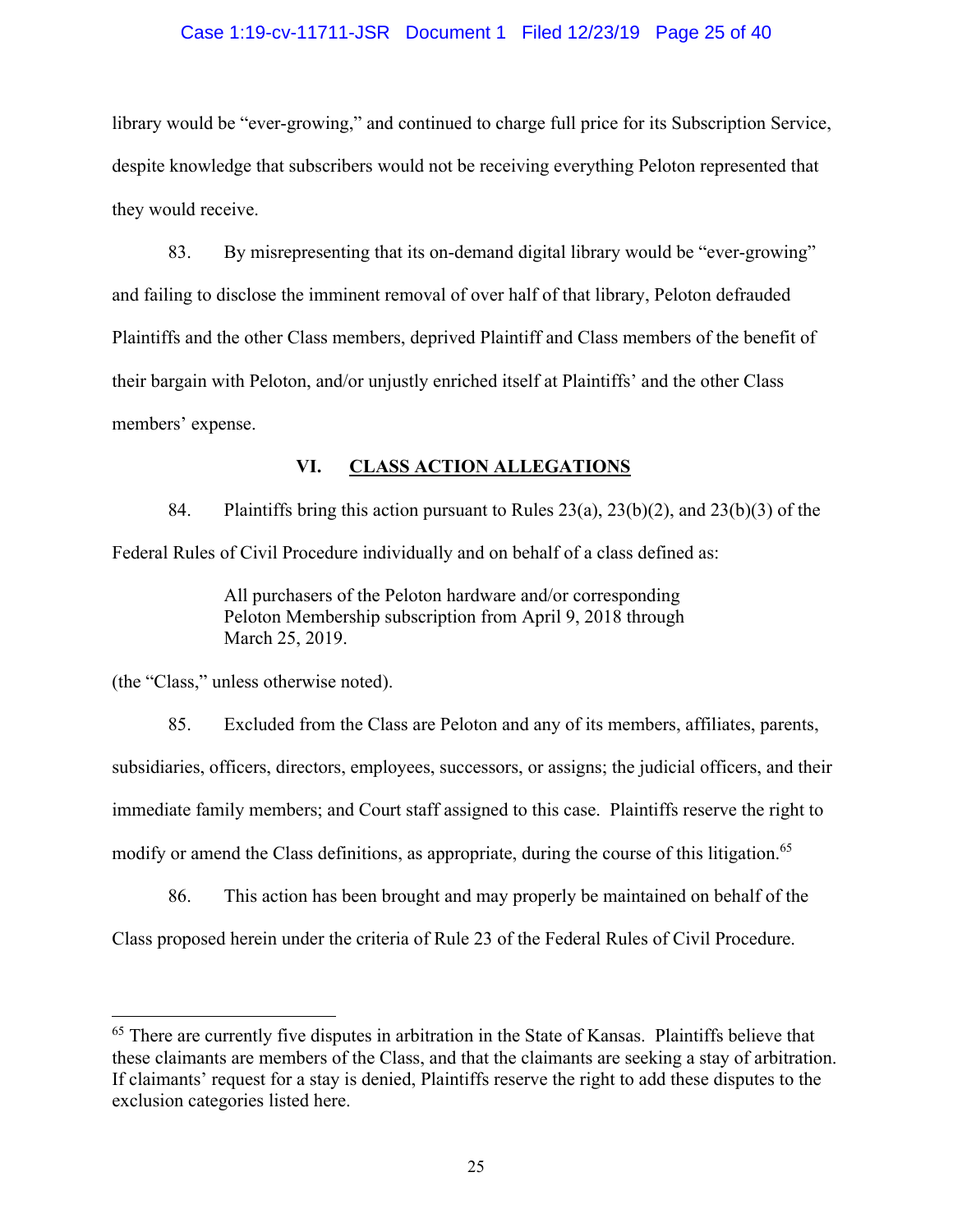### Case 1:19-cv-11711-JSR Document 1 Filed 12/23/19 Page 26 of 40

87. Numerosity – Federal Rule of Civil Procedure  $23(a)(1)$ . The members of the Class are so numerous and geographically dispersed that individual joinder of all Class members is impracticable. The precise number of Class members is unknown to Plaintiffs, but may be ascertained from Peloton's books and records and is presumed to be not less than in the hundreds of thousands of people. Class members may be notified of the pendency of this action by recognized, Court-approved notice dissemination methods, which may include U.S. Mail, electronic mail, Internet postings, and/or published notice.

#### 88. **Commonality and Predominance – Federal Rule of Civil Procedure 23(a)(2)**

and  $23(b)(3)$ . This action involves common questions of law and fact, which predominate over any questions affecting individual Class members, including, without limitation:

- a. whether Peloton engaged in the conduct alleged herein;
- b. whether Peloton's alleged conduct violates applicable law;
- c. whether Peloton engaged in false or misleading advertising;
- d. whether Peloton's misrepresentations and omissions regarding the "evergrowing" nature of the Subscription Service's class library were likely to deceive Class members in violation of N.Y. Gen. Bus. Law §§ 349 and 350;
- e. whether Peloton's misrepresentations and omissions regarding the "evergrowing" nature of the Subscription Service's class library were material to a reasonable consumer;
- f. whether Class members overpaid for their Subscription Service as a result of the conduct alleged herein;
- g. whether Peloton's conduct violates public policy;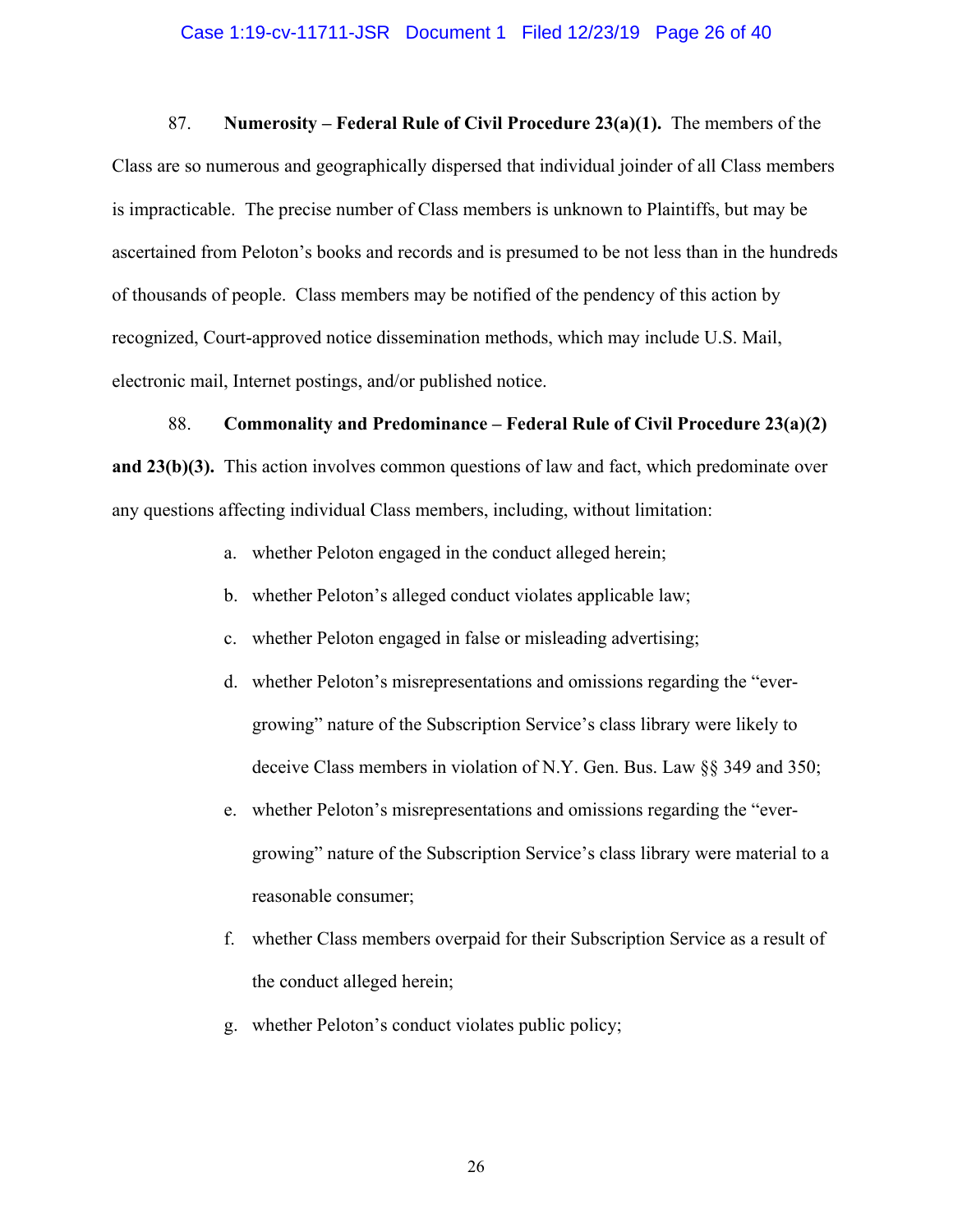- h. whether Class members are entitled to damages, restitution, restitutionary disgorgement, equitable relief, statutory damages, exemplary damages, and/or other relief; and
- the amount and nature of relief to be awarded to Plaintiffs and the other Class  $i$ . members.

89. **Typicality – Federal Rule of Civil Procedure 23(a)(3).** Plaintiffs' claims are typical of the other Class members' claims because Plaintiffs and the other Class members purchased Peloton's hardware and/or subscribed to Peloton's Subscription Service that falsely promised an "ever-growing" class library. Each class in the on-demand library adds incremental value to Plaintiffs' and the other Class members' hardware and/or Subscription Service. The value of Plaintiffs' and the other Class members' hardware and/or Subscription Service has therefore diminished and, as a result of Peloton's conduct, Plaintiffs and the other Class members overpaid for Peloton's hardware and/or Subscription Service. Plaintiffs and the other Class members suffered damages as a direct and proximate result of the same wrongful conduct in which Peloton engaged. Plaintiffs' claims arise from the same practices and course of conduct that give rise to the other Class members' claims.

90. Adequacy of Representation – Federal Rule of Civil Procedure  $23(a)(4)$ . Plaintiffs are adequate Class representatives because their interests do not conflict with the interests of the other Class members who they seek to represent, Plaintiffs have retained counsel competent and experienced in complex class action litigation, and Plaintiffs intend to prosecute this action vigorously. Class members' interests will be fairly and adequately protected by Plaintiffs and their counsel.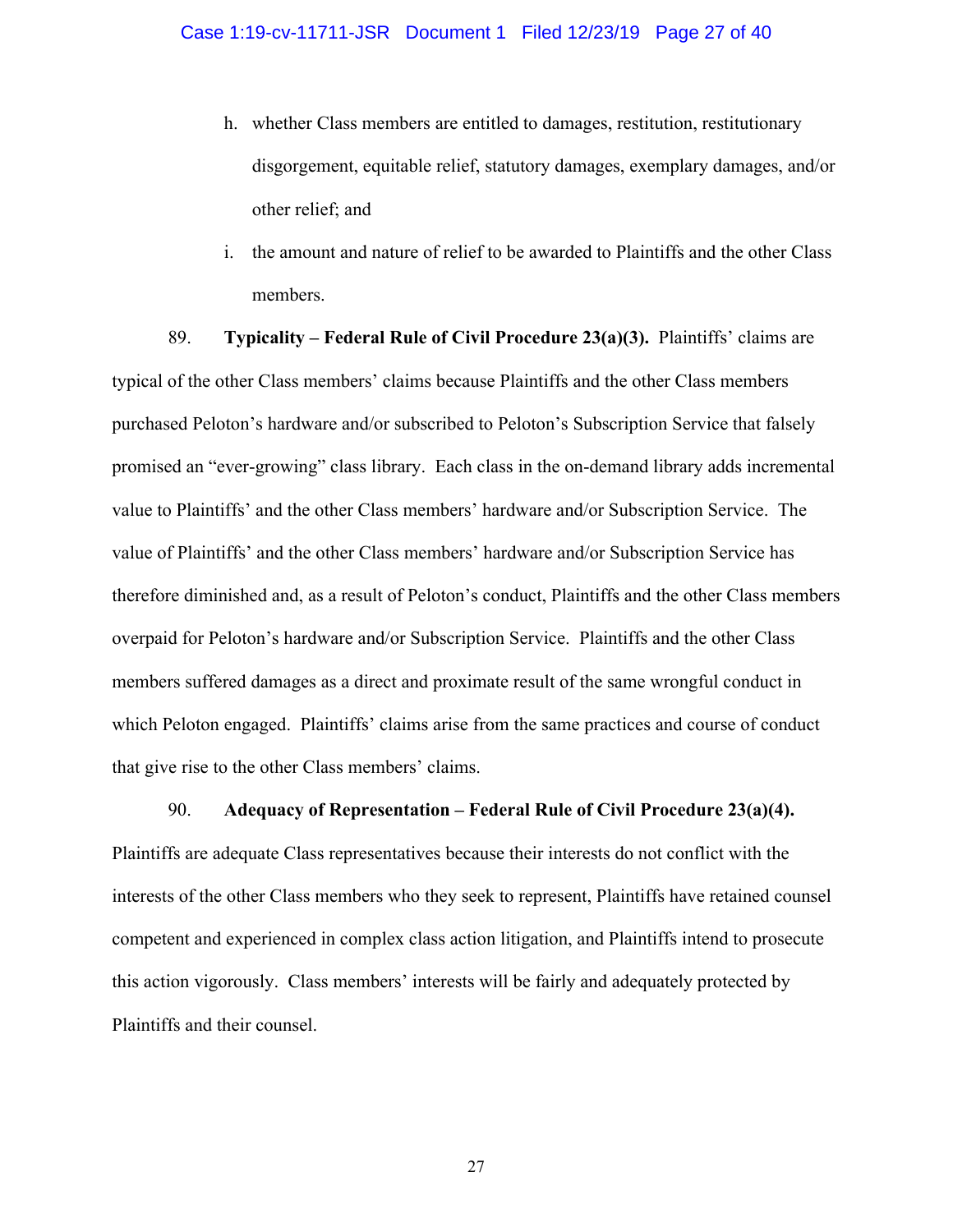### Case 1:19-cv-11711-JSR Document 1 Filed 12/23/19 Page 28 of 40

#### 91. Declaratory and Injunctive Relief – Federal Rule of Civil Procedure 23(b)(2).

Peloton has acted or refused to act on grounds generally applicable to Plaintiffs and the other Class members, thereby making appropriate final injunctive relief and declaratory relief, as described below, with respect to the Class members as a whole.

Superiority – Federal Rule of Civil Procedure 23(b)(3). A class action is 92. superior to any other available means for the fair and efficient adjudication of this controversy, and no unusual difficulties are likely to be encountered in the management of this class action. The damages or other financial detriment suffered by Plaintiffs and the other Class members are relatively small compared to the burden and expense that would be required to individually litigate their claims against Peloton, so it would be impracticable for the Class members to individually seek redress for Peloton's wrongful conduct. Even if the Class members could afford litigation the court system could not. Individualized litigation creates a potential for inconsistent or contradictory judgments and increases the delay and expense to all parties and the court system. By contrast, the class action device presents far fewer management difficulties, and provides the benefits of single adjudication, economy of scale, and comprehensive supervision by a single court.

#### VII. **CLAIMS ALLEGED**

### **FIRST CLAIM FOR RELIEF**

# **Violation of New York General Business Law,** N.Y. Gen. Bus. Law § 349

93. Plaintiffs repeat and allege the allegations in Paragraphs 1-92, above, as if fully alleged herein.

94. Plaintiffs bring this claim individually and on behalf of the other Class members.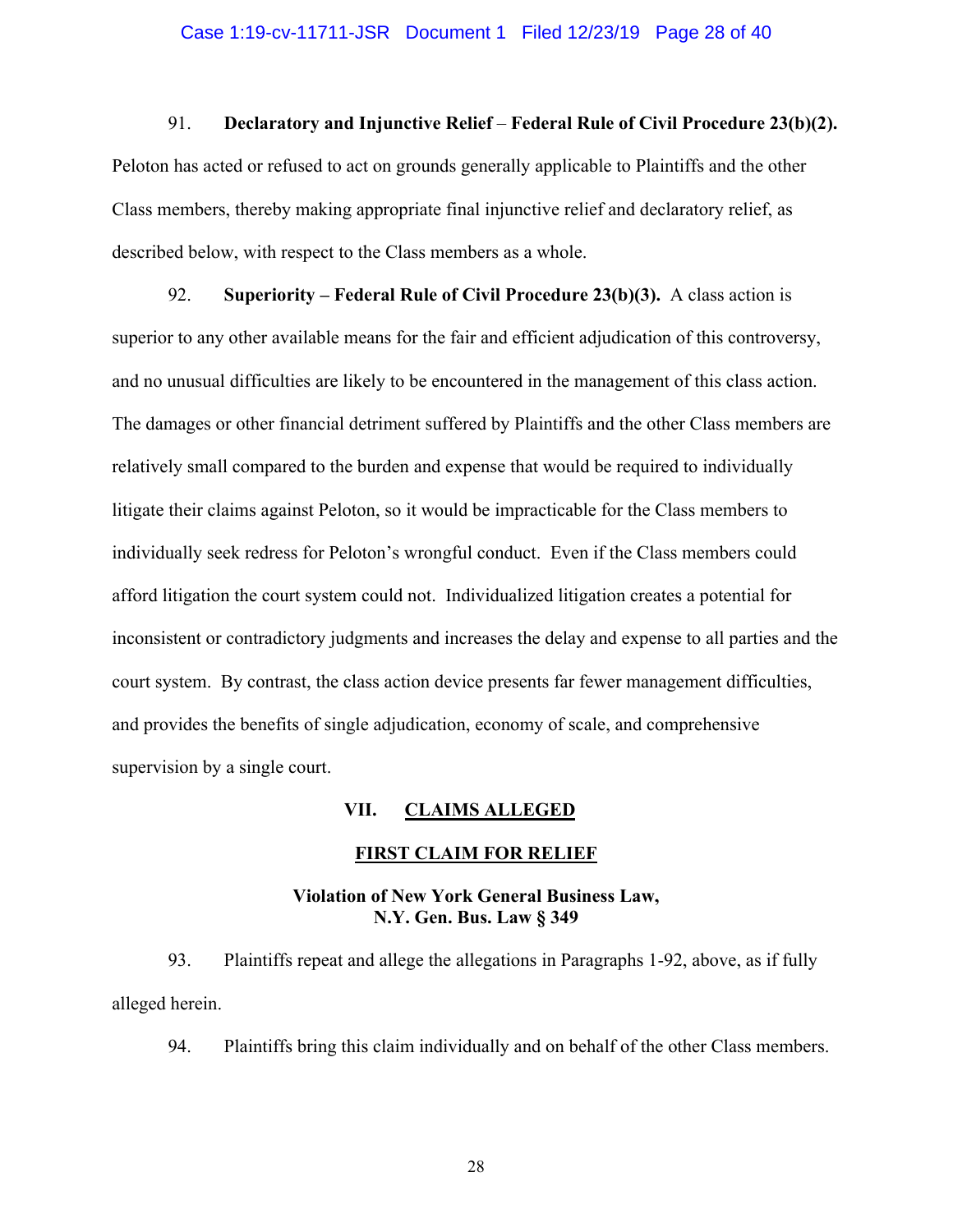### Case 1:19-cv-11711-JSR Document 1 Filed 12/23/19 Page 29 of 40

95. New York's General Business Law § 349 makes unlawful "[d]eceptive acts or practices in the conduct of any business, trade or commerce."

96. Peloton engaged in deceptive acts or practices in the conduct of its business, trade, and commerce or furnishing of services, in violation of N.Y. Gen. Bus. Law  $\S$  349, by misrepresenting that its Subscription Service included access to an "ever-growing library of live and on-demand studio classes" and willfully failing to disclose that it would be removing over half of its Subscription Service's on-demand digital library.

97. Peloton knew or should have known that it lacked the appropriate copyright licenses for the music accompanying the classes in its library, and that its library could not legitimately be "ever-growing."

98. Peloton received a cease-and-desist letter regarding its copyright infringement on April 9, 2018 but continued to promise the "ever-growing" library to consumers. On March 25, 2019, Peloton abruptly removed more than half of its on-demand content from its Subscription Service's on-demand digital library.

99. Despite knowing that the size of its on-demand Digital Library had decreased by 57%, Peloton continues to promise on its website "an expansive, ever-growing library of live and on-demand studio classes taught by world-class instructors<sup>566</sup> and "unlimited access to a growing library of live streaming and on-demand Peloton classes."67

Peloton's representations and omissions were material because they were likely to  $100.$ deceive reasonable consumers about the "ever-growing" nature of its Subscription Service's ondemand digital library.

<sup>&</sup>lt;sup>66</sup> See https://www.onepeloton.ca/app (last accessed Nov. 26, 2019).

 $67$  See https://www.onepeloton.com/shop/bike/subscription (last accessed Nov. 26, 2019).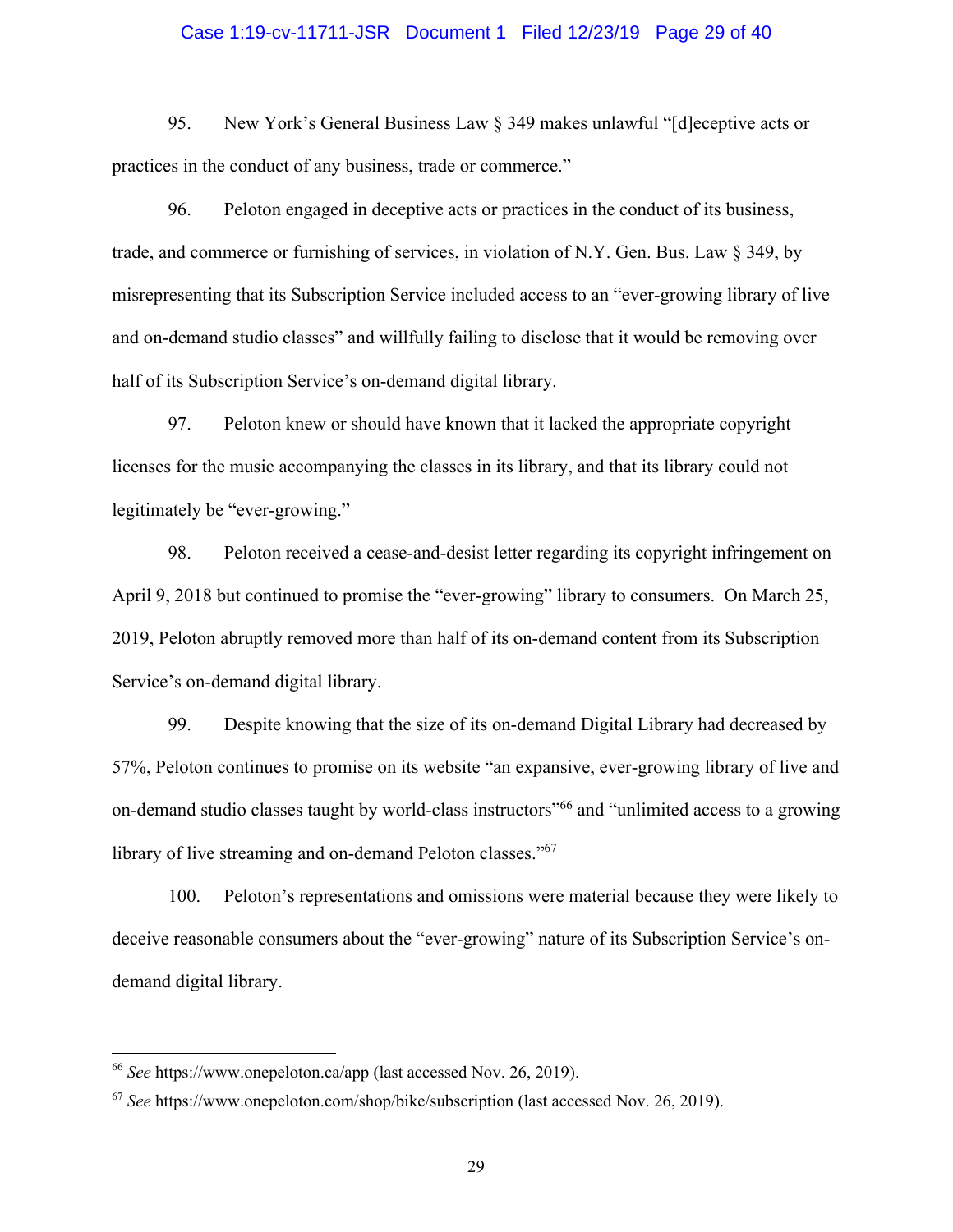### Case 1:19-cv-11711-JSR Document 1 Filed 12/23/19 Page 30 of 40

Peloton acted intentionally, knowingly, and maliciously to violate New York's 101. General Business Law, and recklessly disregarded Plaintiff and the other Class members' rights. Peloton had actual knowledge on April 9, 2018 that it could not provide an "ever-growing" library to consumers, but it nonetheless continued to promise and represent an "ever-growing" library.

102. As a direct and proximate result of Peloton's deceptive and unlawful acts and practices Plaintiffs and the other Class members suffered injury. Peloton deprived Plaintiffs and the other Class members of the benefit of the bargain. Plaintiffs and the other Class members have suffered and will continue to suffer injury, ascertainable losses of money, and monetary and non-monetary damages because Plaintiffs and the other Class members overpaid for Peloton's hardware, because they did not know the truth that Peloton would gut its on-demand digital library, shrinking it by 57%, and that it would not be "ever-growing."

103. Peloton's deceptive and unlawful acts and practices complained of herein affected all purchasers of Peloton's hardware because the Peloton hardware is only as good as the app and subscription that comes with it.

104. Peloton's above-described deceptive and unlawful practices caused substantial injury to Plaintiffs and the other Class members that they could not reasonably avoid. Plaintiffs and the other Class members seek all monetary and non-monetary relief allowed by law, including actual damages or statutory damages of \$50 per violation for each of Peloton's violations of N.Y. Gen. Bus. Law  $\S$  349 (whichever is greater), treble damages, injunctive relief, and attorney's fees and costs.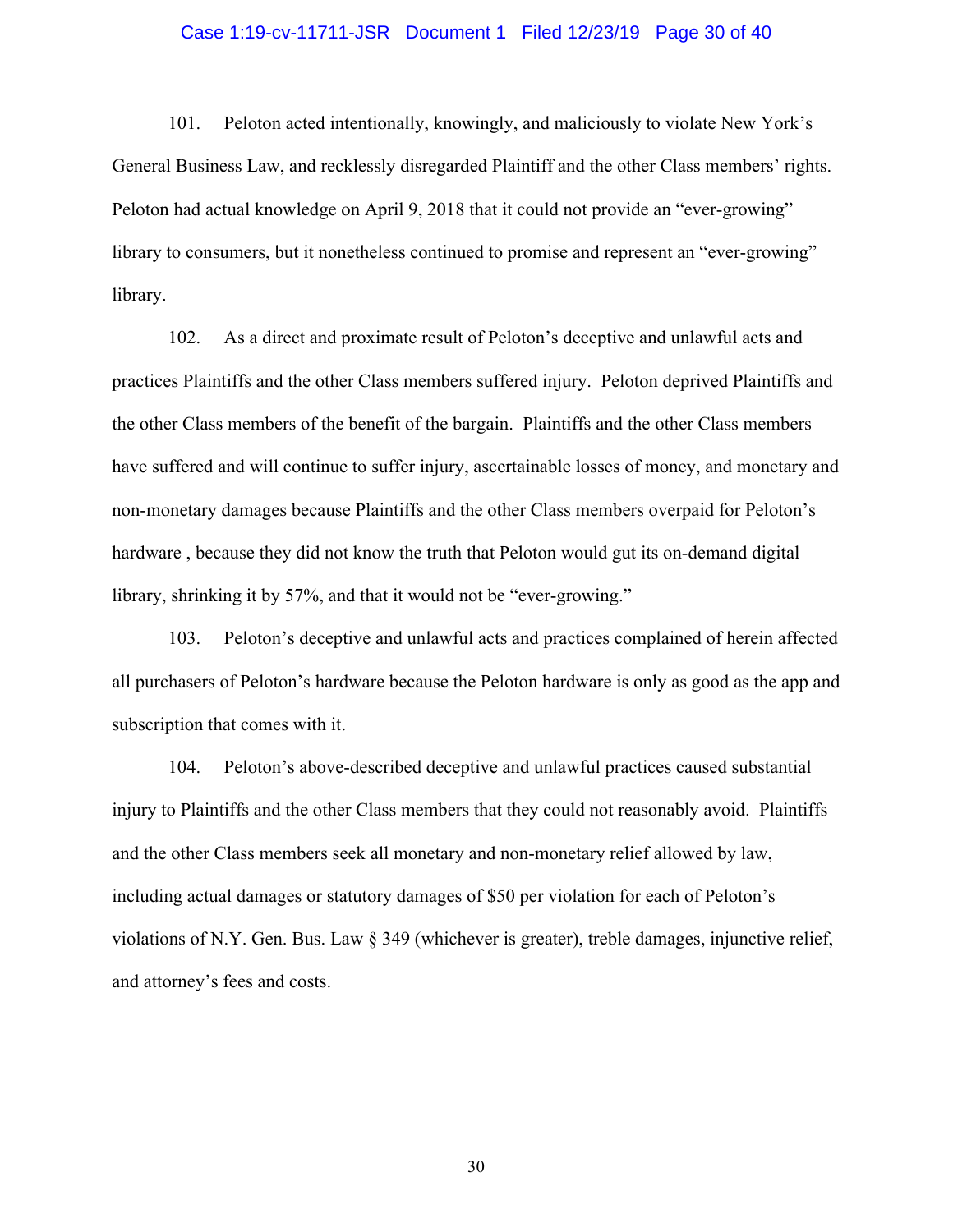### Case 1:19-cv-11711-JSR Document 1 Filed 12/23/19 Page 31 of 40

 $105.$ Each sale of the Peloton hardware to Plaintiffs and the other Class members constitutes a separate, independent, and willful violation of N.Y. Gen. Bus. Law § 349 through the above deceptive acts and practices in the conduct of its business.

106. Peloton should, therefore, be assessed a separate statutory penalty of \$50 or actual damages (whichever is greater) for each independent violation, and all other such relief as may be just and proper should be recovered by Plaintiffs individually and on behalf of the other Class members.

### **SECOND CLAIM FOR RELIEF**

# **Violation of New York General Business Law,** N.Y. Gen. Bus. Law § 349.

107. Plaintiffs repeat and allege the allegations in Paragraphs 1-92, above, as if fully alleged herein.

108. Plaintiffs bring this claim individually and on behalf of the other Class members.

109. New York's General Business Law  $\S$  349 makes unlawful "[d]eceptive acts or practices in the conduct of any business, trade or commerce."

Peloton engaged in deceptive acts or practices in the conduct of its business, 110. trade, and commerce or furnishing of services, in violation of N.Y. Gen. Bus. Law  $\S$  349, by misrepresenting that its Subscription Service included access to an "ever-growing library of live and on-demand studio classes" and willfully failing to disclose that it would be removing over half of its Subscription Service's on-demand digital library, while persistently publishing marketing assertions (and omissions) to the contrary.

 $111.$ Peloton knew or should have known that it lacked the appropriate copyright licenses for the music accompanying the classes in its library, and that its library could not legitimately be "ever-growing."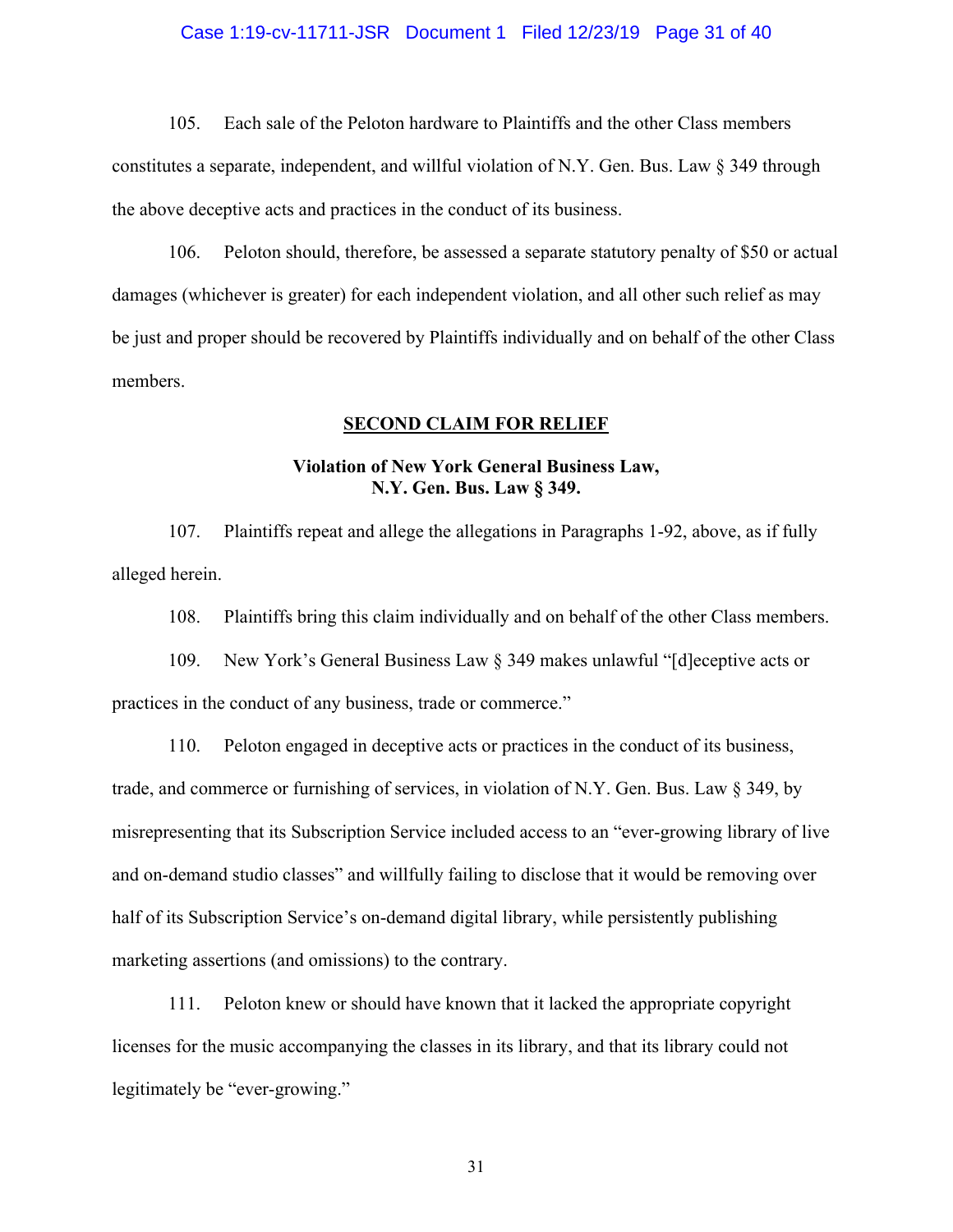### Case 1:19-cv-11711-JSR Document 1 Filed 12/23/19 Page 32 of 40

112. Peloton received a cease-and-desist letter regarding its copyright infringement on April 9, 2018 but continued to promise the "ever-growing" library to consumers. On March 25, 2019, Peloton abruptly removed more than half of its on-demand content from its Subscription Service's on-demand digital library.

Despite knowing that the size of its on-demand Digital Library had decreased by 113. 57%, Peloton continues to promise on its website "an expansive, ever-growing library of live and on-demand studio classes taught by world-class instructors<sup>568</sup> and "unlimited access to a growing" library of live streaming and on-demand Peloton classes."<sup>69</sup>

114. Peloton's representations and omissions were material because they were likely to deceive reasonable consumers about the "ever-growing" nature of its Subscription Service's ondemand digital library.

Peloton acted intentionally, knowingly, and maliciously to violate New York's 115. General Business Law, and recklessly disregarded Plaintiffs and the other Class members' rights. Peloton had actual knowledge on April 9, 2018 that it could not provide an "ever-growing" library to consumers, but it continued to promise an "ever-growing" library nonetheless

As a direct and proximate result of Peloton's deceptive and unlawful acts and 116. practices Plaintiffs and the other Class members suffered injury. Peloton deprived Plaintiffs and the other Class members of the benefit of the bargain. Plaintiffs and the other Class members have suffered and will continue to suffer injury, ascertainable losses of money, and monetary and non-monetary damages because Plaintiffs and the other Class members overpaid for Peloton's

<sup>&</sup>lt;sup>68</sup> See https://www.onepeloton.ca/app (last accessed Dec. 6, 2019).

 $69$  See https://www.onepeloton.com/shop/bike/subscription (last accessed Dec. 6, 2019).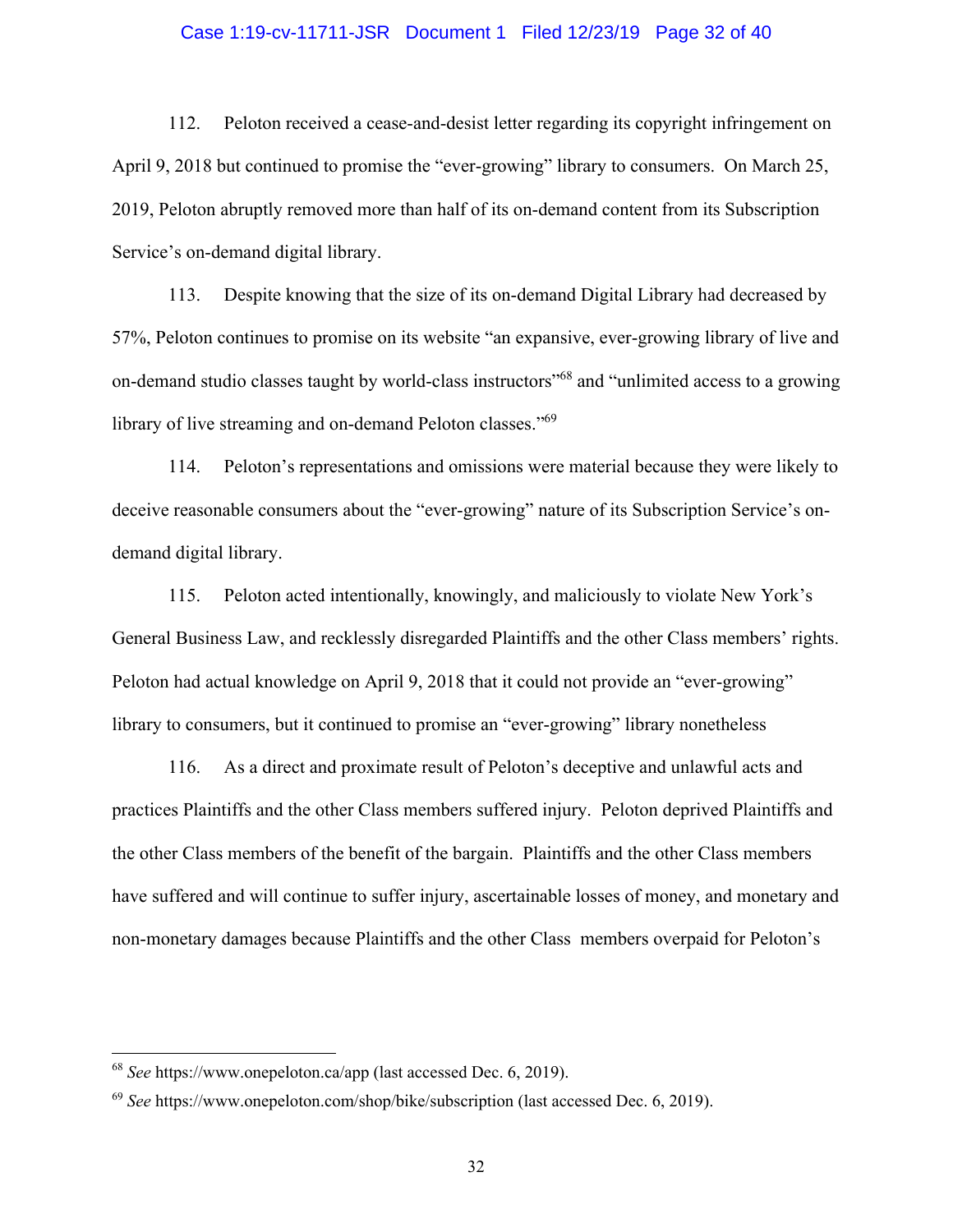### Case 1:19-cv-11711-JSR Document 1 Filed 12/23/19 Page 33 of 40

Subscription Service because they did not know the truth that Peloton would gut its on-demand digital library, shrinking it by 57%, and that it would not be "ever-growing."

Peloton's deceptive and unlawful acts and practices complained of herein affected 117. all subscribers of the Peloton Subscription Service. The above deceptive and unlawful practices and acts by Peloton caused substantial injury to Plaintiffs and the other Class members that they could not reasonably avoid. Plaintiffs and the other Class members seek all monetary and nonmonetary relief allowed by law, including actual damages or statutory damages of \$50 per violation (whichever is greater), treble damages, injunctive relief, and attorney's fees and costs.

118. Each time Peloton accepted a subscription payment from Plaintiffs and/or one or more of the other Class members, Peloton committed a separate, independent, and willful violation of N.Y. Gen. Bus. Law § 349 through the above deceptive acts and practices in the conduct of its business.

Peloton should, therefore, be assessed a separate statutory penalty of \$50 for each 119. independent violation, and all other such relief as may be just and proper should be recovered by Plaintiffs individually and on behalf of the other Class members.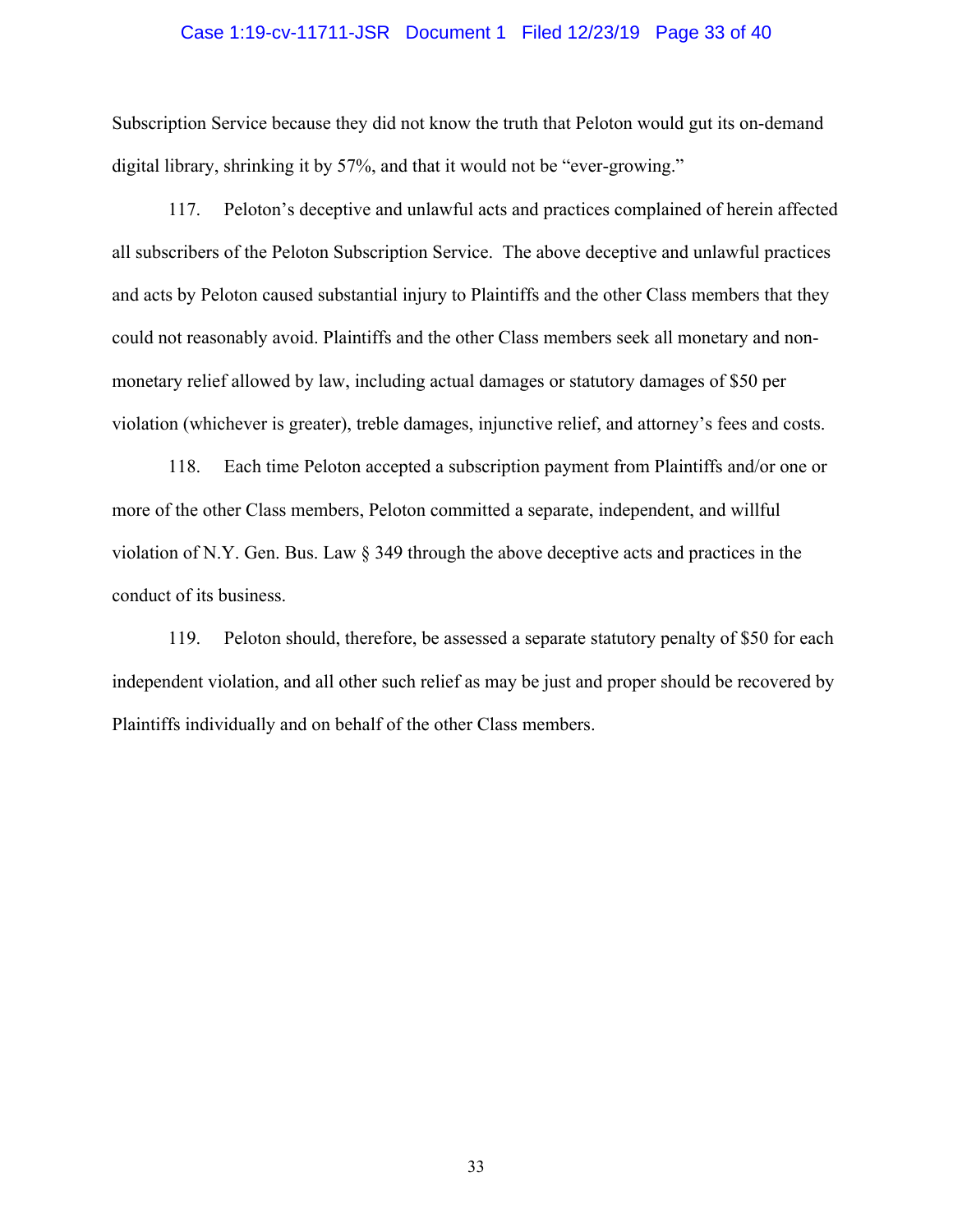### **THIRD CLAIM FOR RELIEF**

# **Violation of New York General Business Law,** N.Y. Gen. Bus. Law § 350

Plaintiffs repeat and allege the allegations in Paragraphs 1-92, above, as if fully 120. alleged herein.

Plaintiffs bring this claim individually and on behalf of the other Class members. 121.

122. New York's General Business Law § 350 makes unlawful "[f]alse advertising in the conduct of any business, trade, or commerce<sup>[1]</sup>. False advertising includes "advertising" including labeling, of a commodity . . . if such advertising is misleading in a material respect," taking into account "the extent to which the advertising fails to reveal facts material in the light. .. representations [made] with respect to the commodity...." N.Y. Gen. Bus. Law  $\S 350$ -a.

Peloton caused to be made or disseminated, through advertising, marketing, and 123. other publications, statements that were untrue or misleading, and which were known, or which by the exercise of reasonable care should have been known, to Peloton to be untrue and misleading to consumers, including Plaintiffs and the other Class members.

124. Peloton misrepresented through advertisements on its website that its Subscription Service included access to an "ever-growing library of live and on-demand studio classes" and, at the same time, willfully failed to disclose that it would be removing over half of its Subscription Service's on-demand digital library.

Peloton knew or should have known that it lacked the appropriate copyright 125. licenses for the music accompanying the classes in its library, and that its library could not legitimately be "ever-growing."

126. Peloton received a cease-and-desist letter regarding its copyright infringement on April 9, 2018 but continued to promise the "ever-growing" library to consumers. On March 25,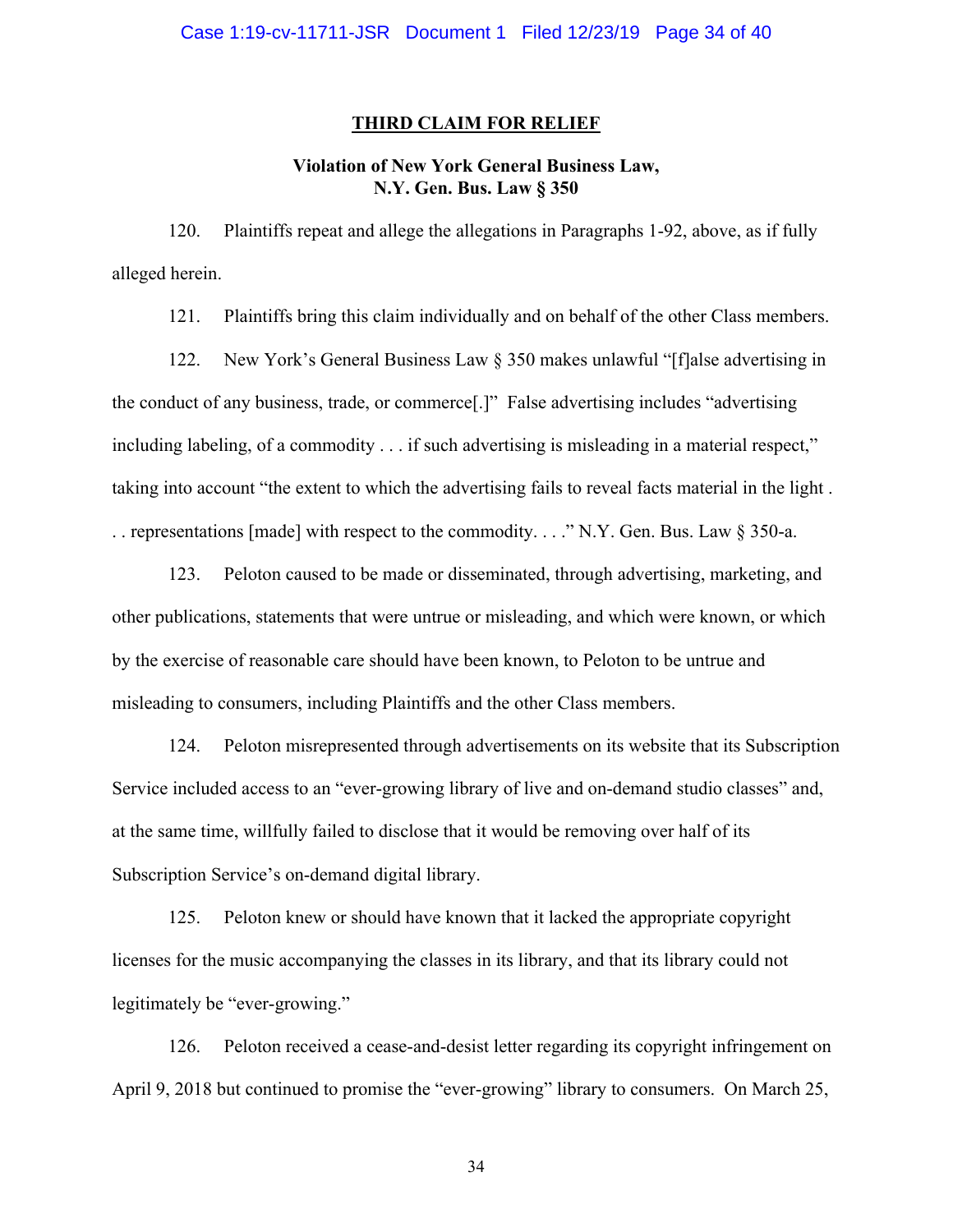### Case 1:19-cv-11711-JSR Document 1 Filed 12/23/19 Page 35 of 40

2019, Peloton abruptly removed more than half of its on-demand content from its Subscription Service's on-demand digital library.

Despite knowing that the size of its on-demand digital library had decreased by 127. 57%, Peloton continues to advertise on its website "an expansive, ever-growing library of live and on-demand studio classes taught by world-class instructors"<sup>70</sup> and "unlimited access to a growing library of live streaming and on-demand Peloton classes."<sup>71</sup>

128. Peloton has violated N.Y. Gen. Bus. Law  $\S 350$  because the misrepresentations and omissions regarding the "ever-growing" nature of its Subscription Service's on-demand library, were material and likely to deceive a reasonable consumer.

129. As a direct and proximate result of Peloton's false and misleading advertising Plaintiffs and the other Class members suffered injury. Peloton deprived Plaintiff and the other Class members of the benefit of the bargain. Plaintiffs and the other Class members have suffered and will continue to suffer injury, ascertainable losses of money, and monetary and nonmonetary damages. Plaintiffs and the other Class members overpaid for Peloton's Subscription Service because they did not know the truth that Peloton would gut its on-demand digital library, shrinking it by 57%, and that it would not be "ever-growing."

130. Peloton's false and misleading advertising complained of herein affected all purchasers of Peloton's hardware.

The above false and misleading advertising by Peloton caused substantial injury 131. to Plaintiffs and the other Class members that they could not reasonably avoid.

 $^{70}$  See https://www.onepeloton.ca/app (last accessed Nov. 26, 2019).

 $^{71}$  See https://www.onepeloton.com/shop/bike/subscription (last accessed Nov. 26, 2019).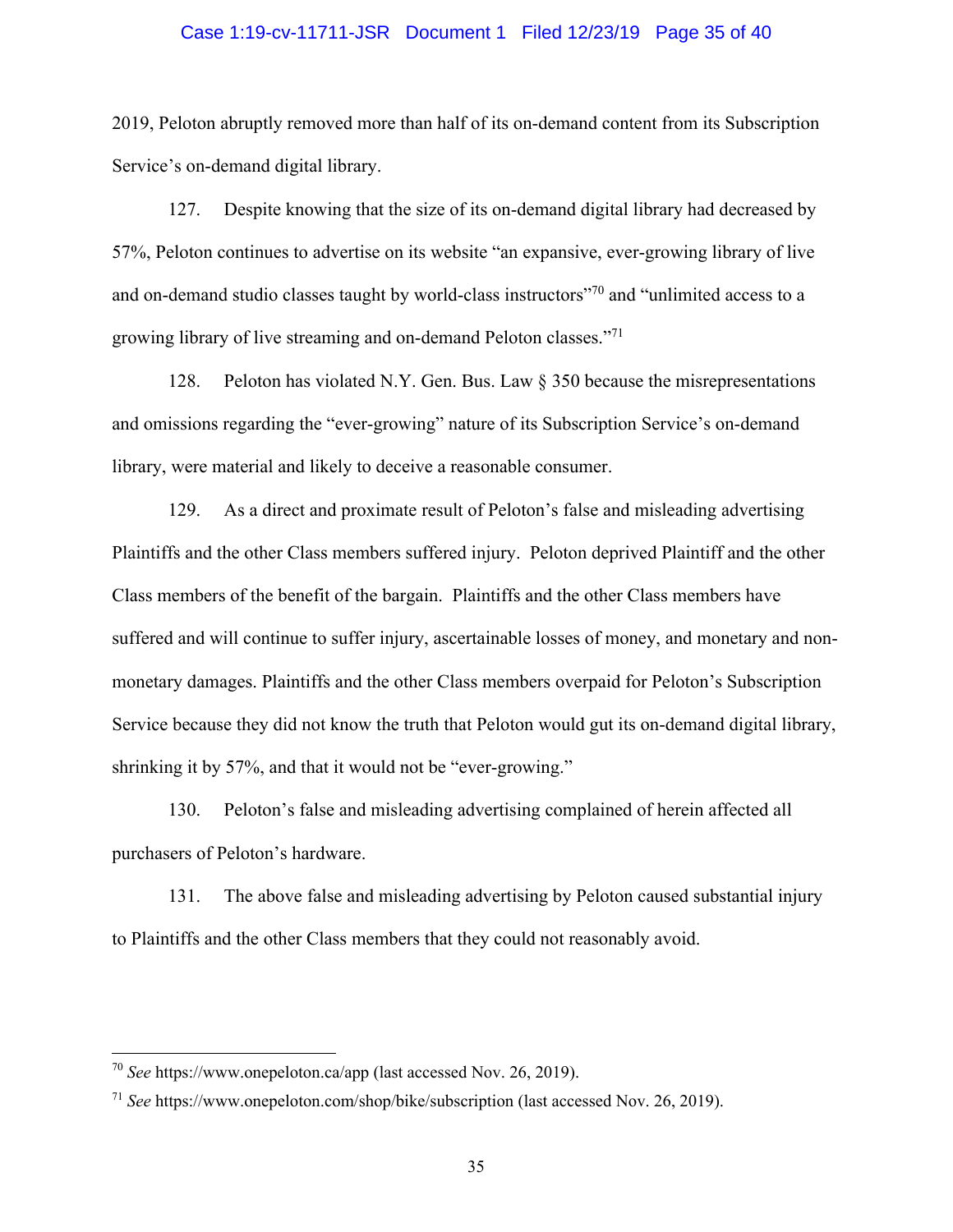### Case 1:19-cv-11711-JSR Document 1 Filed 12/23/19 Page 36 of 40

Plaintiffs, individually and on behalf of the other Class members seek all 132. monetary and non-monetary relief allowed by law, including actual damages or statutory damages of \$500 per violation (whichever is greater), treble damages, injunctive relief, and attorney's fees and costs.

Peloton committed a separate and independent violation of N.Y. Gen. Bus. Law 133. § 350 for each false advertisement pertaining or relating to the "ever-growing" and/or growing nature of its on-demand library.

134. Peloton should therefore be assessed statutory damages of \$500 for each such violation, and all other such relief as may be just and proper should be recovered by the State.

#### **FOURTH CLAIM FOR RELIEF**

# **Violation of New York General Business Law,** N.Y. Gen. Bus. Law § 350

Plaintiffs repeat and allege the allegations in Paragraphs 1-92, above, as if fully 135. alleged herein.

136. Plaintiffs bring this claim individually and on behalf of the other Class members.

137. New York's General Business Law § 350 makes unlawful "[f]alse advertising in the conduct of any business, trade, or commerce.]" False advertising includes "advertising including labeling, of a commodity  $\dots$  if such advertising is misleading in a material respect," taking into account "the extent to which the advertising fails to reveal facts material in the light. .. representations [made] with respect to the commodity...." N.Y. Gen. Bus. Law  $\S 350$ -a.

138. Peloton caused to be made or disseminated, through advertising, marketing, and other publications, statements that were untrue or misleading, and which were known, or which by the exercise of reasonable care should have been known to Peloton, to be untrue and misleading to consumers, including Plaintiffs and the other Class members.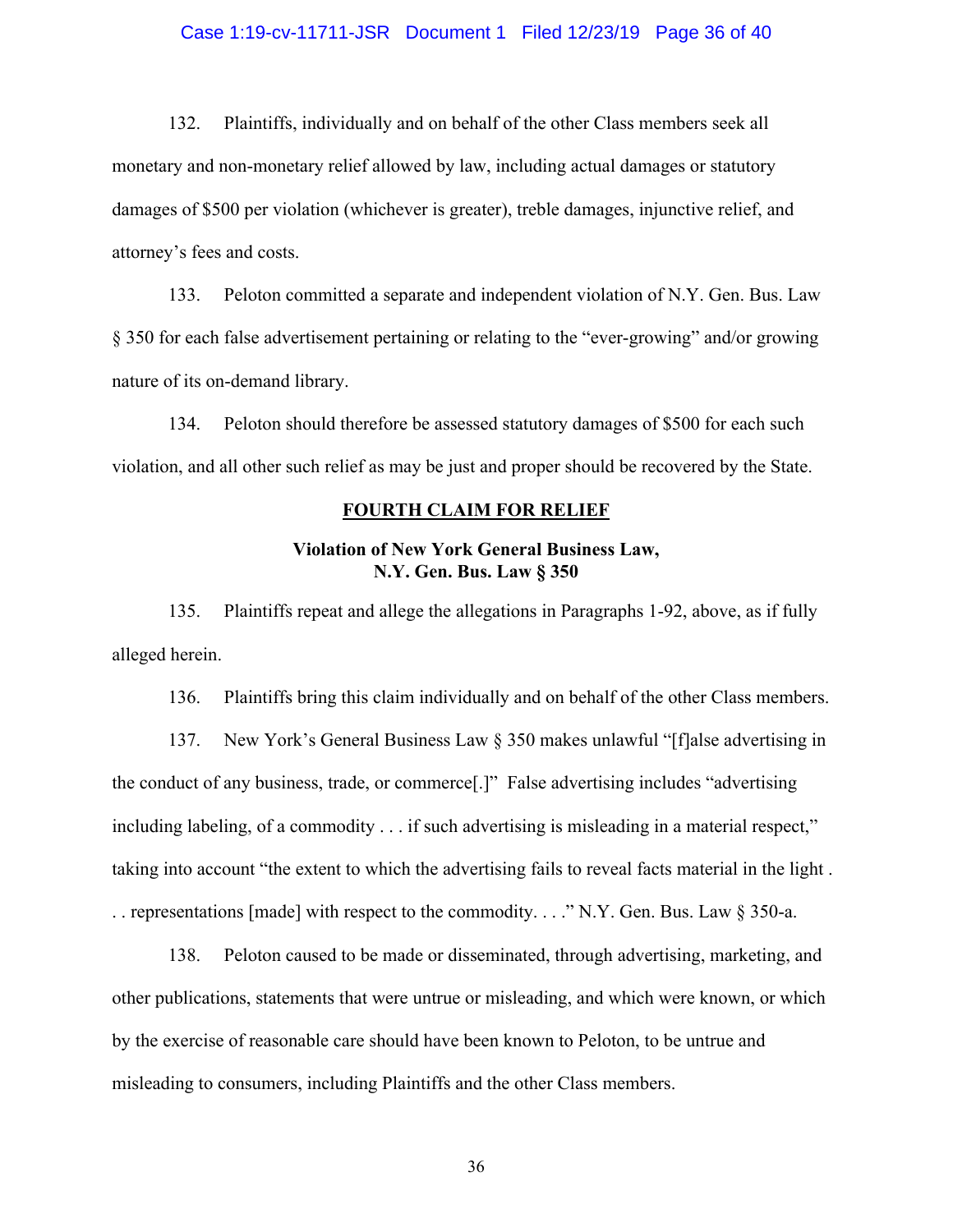### Case 1:19-cv-11711-JSR Document 1 Filed 12/23/19 Page 37 of 40

139. Peloton misrepresented through advertisements on its website that its Subscription Service included access to an "ever-growing library of live and on-demand studio classes" and, at the same time, willfully failed to disclose that it would be removing over half of its Subscription Service's on-demand digital library.

140. Peloton knew or should have known that it lacked the appropriate copyright licenses for the music accompanying the classes in its library, and that its library could not legitimately be "ever-growing."

141. Peloton received a cease-and-desist letter regarding its copyright infringement on April 9, 2018 but continued to promise the "ever-growing" library to consumers. On March 25, 2019, Peloton abruptly removed more than half of its on-demand content from its Subscription Service's on-demand digital library.

142. Despite knowing that the size of its on-demand digital library had decreased by 57%, Peloton continues to advertise on its website "an expansive, ever-growing library of live and on-demand studio classes taught by world-class instructors"<sup>72</sup> and "unlimited access to a growing library of live streaming and on-demand Peloton classes."73

143. Peloton has violated N.Y. Gen. Bus. Law  $\S 350$  because the misrepresentations and omissions regarding the "ever-growing" nature of its Subscription Service's on-demand library, were material and likely to deceive a reasonable consumer.

As a direct and proximate result of Peloton's false and misleading advertising 144. Plaintiffs and the other Class members suffered injury. Peloton deprived Plaintiff and the other Class members of the benefit of the bargain. Plaintiffs and the other Class members have

 $72$  See https://www.onepeloton.ca/app (last accessed Nov. 26, 2019).

<sup>&</sup>lt;sup>73</sup> See https://www.onepeloton.com/shop/bike/subscription (last accessed Nov. 26, 2019).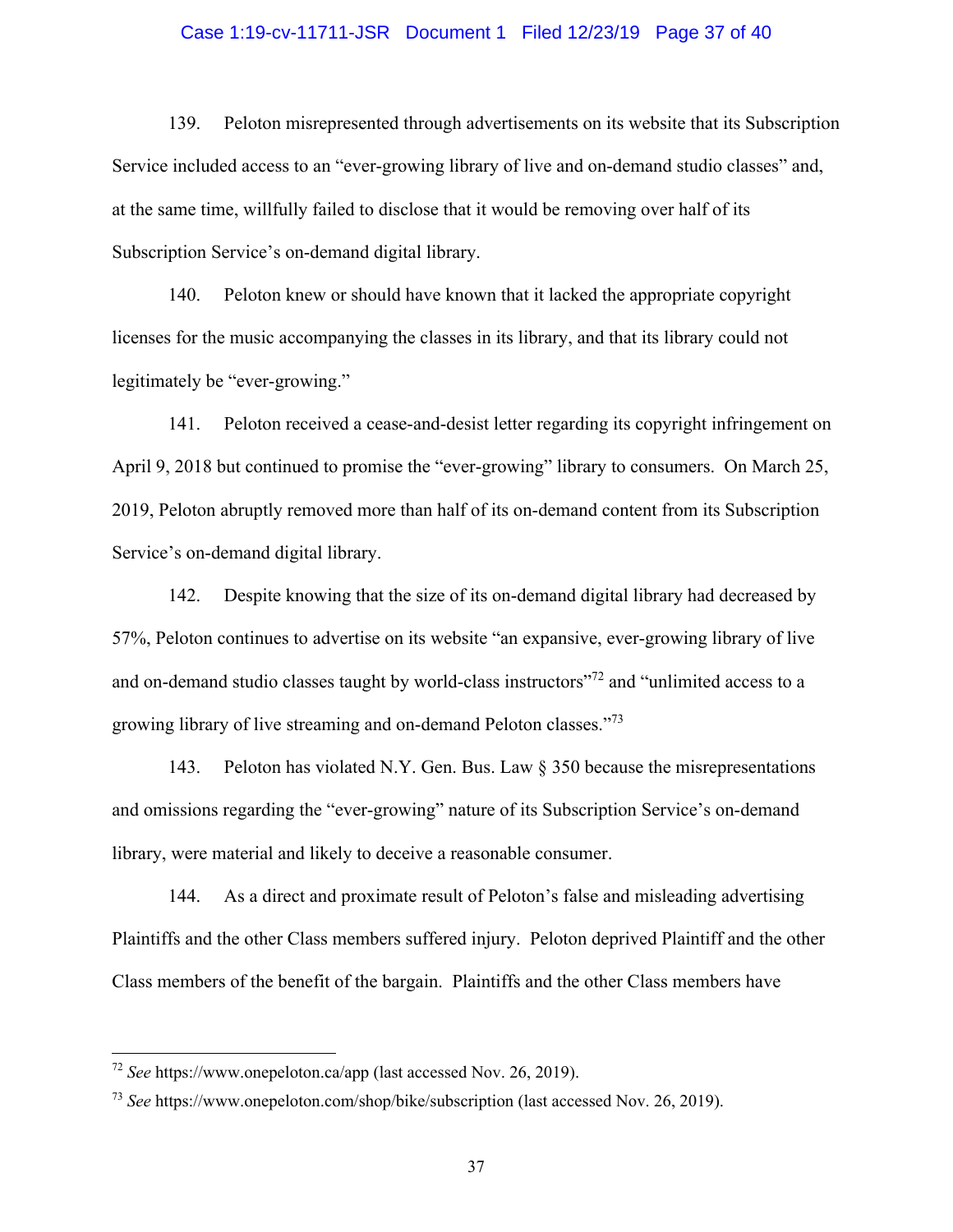### Case 1:19-cv-11711-JSR Document 1 Filed 12/23/19 Page 38 of 40

suffered and will continue to suffer injury, ascertainable losses of money, and monetary and nonmonetary damages because Plaintiffs and the other Class members overpaid for Peloton's Subscription Service because they did not know the truth that Peloton would gut its on-demand digital library, shrinking it by 57%, and that it would not be "ever-growing."

145. Peloton's false and misleading advertising complained of herein affected all purchasers of Peloton's subscribers to Peloton's Subscription Service.

146. The above false and misleading advertising by Peloton caused substantial injury to Plaintiffs and the other Class members that they could not reasonably avoid.

147. Plaintiffs, individually and on behalf of the other Class members, seek all monetary and non-monetary relief allowed by law, including actual damages or statutory damages of \$500 per violation (whichever is greater), treble damages, injunctive relief, and attorney's fees and costs.

Peloton committed a separate and independent violation of N.Y. Gen. Bus. Law 148. § 350 for each false advertisement pertaining or relating to the "ever-growing" and/or growing nature of its on-demand library.

149. Peloton should therefore be assessed statutory damages of \$500 for each such violation, and all other such relief as may be just and proper.

#### VIII. **REQUEST FOR RELIEF**

Plaintiffs, individually and on behalf of the other Class members, respectfully request that the Court enter judgment in their favor and against Peloton as follows:

1. Certifying the Class as requested herein, designating Plaintiffs as class representatives, and appointing the undersigned counsel as Class Counsel;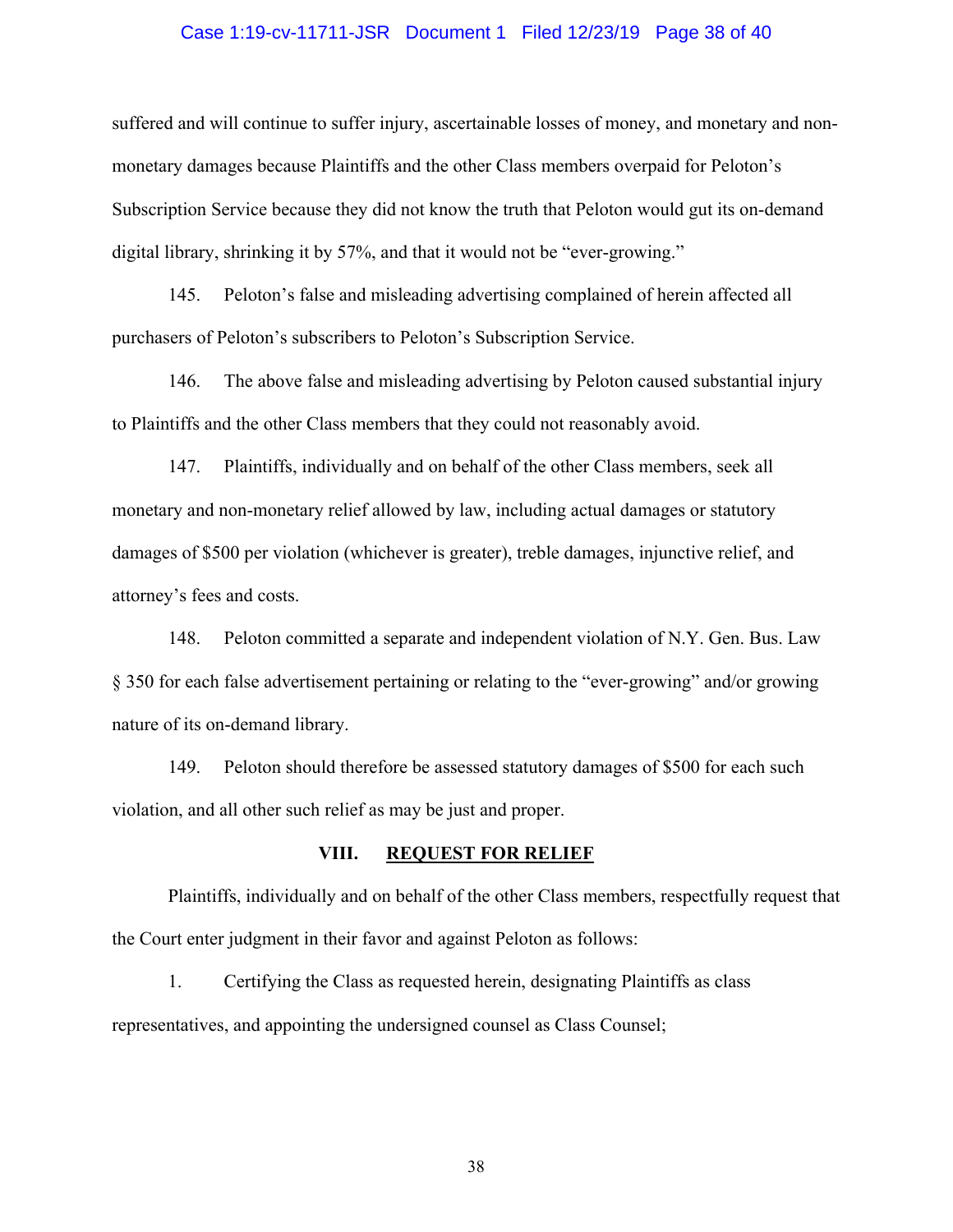# Case 1:19-cv-11711-JSR Document 1 Filed 12/23/19 Page 39 of 40

 $2.$ Declaring that Peloton is financially responsible for notifying the Class members of the pendency of this suit;

3. Awarding actual and/or statutory damages to the maximum extent allowed, in an amount to be proven at trial;

 $4.$ Requiring restitution and disgorgement of all profits and unjust enrichment Peloton obtained from Plaintiffs and the other Class members as a result of Peloton's unlawful, unfair, and/or fraudulent business practices;

5. Awarding injunctive relief as permitted by law or equity, including enjoining

Peloton from continuing the unlawful practices as set forth herein, and ordering Peloton to engage in a corrective advertising campaign;

6. Awarding Plaintiffs' reasonable attorneys' fees, costs, and expenses;

 $7.$ Awarding pre- and post-judgment interest on any amounts awarded; and

8. Awarding such other and further relief as may be just and proper.

#### IX. **JURY TRIAL DEMANDED**

Plaintiff demands a trial by jury on all causes of action so triable.

Dated: December 23, 2019

/s/ Greg G. Gutzler **GREG G. GUTZLER** ggutzler@dicellolevitt.com DICELLO LEVITT GUTZLER LLC 444 Madison Avenue, Fourth Floor New York, New York 10022 Telephone: (646) 933-1000

**ADAM J. LEVITT** alevitt@dicellolevitt.com ADAM PROM (pro hac vice to be sought) aprom@dicellolevitt.com DICELLO LEVITT GUTZLER LLC Ten North Dearborn Street, Eleventh Floor Chicago, Illinois 60602 Telephone: (312) 214-7900